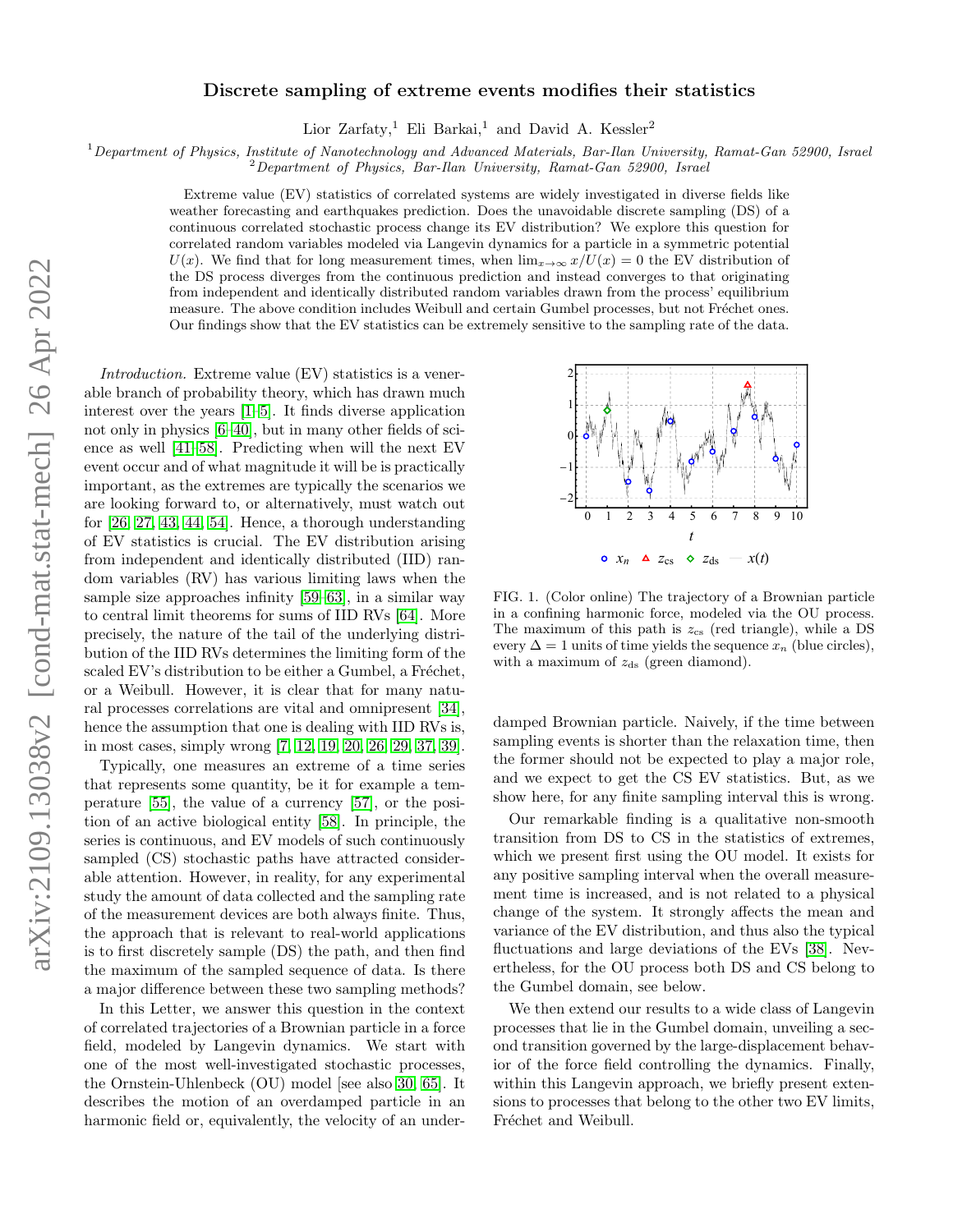The Ornstein-Uhlenbeck model. We start by considering the Langevin equation for the OU model,

<span id="page-1-0"></span>
$$
\frac{\mathrm{d}}{\mathrm{d}t}x(t) = -\frac{1}{\tau}x(t) + \sqrt{2D}\eta(t),\tag{1}
$$

where  $\tau$ , D, and  $\eta(t)$  are the relaxation time, the diffusion coefficient, and the standard Gaussian white noise, respectively. The noise obeys  $\langle \eta(t)\eta(t')\rangle = \delta(t-t')$  and has zero mean, where  $\delta(\cdot)$  is Dirac's delta function. The path  $x(t)$  is subjected to a force which is derived from a quadratic potential. We rescale all quantities in the equa tion such that t and  $x(t)$  are measured in units of  $\tau$  and  $\sqrt{D\tau}$ , respectively. We specialize to this OU path  $x(t)$ in the time interval  $[0, T]$ , and sample it stroboscopically every  $\Delta$  units of time, see Fig. [1.](#page-0-0) The outcome of this DS measurement is the random sequence  $x_n \equiv x(n\Delta)$ , where  $0 \leq n \leq N$  and  $N\Delta = T$  is the total measurement time. We focus on the maximum of this set, denoted  $z_{ds}$ , and compare its properties to those of the previously studied case of the maximum of  $x(t)$  in the interval  $[0, T]$ ,  $z_{\text{cs}} \equiv \max_{0 \leq t \leq T} [x(t)]$  [\[34\]](#page-4-13). To compute this latter quantity, one has to measure the whole continuous trajectory and hence we call it the CS model. Clearly,  $z_{ds} \leq z_{cs}$ .

The binding force ensures that an ensemble of particles will reach a steady state, the Boltzmann-Gibbs measure, given by  $\phi(x) \equiv \exp(-x^2/2)/\sqrt{2\pi}$ . In the limit of large  $\Delta$  and T but fixed N, the sampling is of uncorrelated RVs all drawn from the equilibrium distribution (ED). Thus, if  $z_{ds} < z$  then all the N sampled variables are also smaller than  $z$ , and since they are IID RVs drawn from the ED we find that  $\lim_{\Delta \to \infty} \text{Prob}(z_{ds} < z) = [\Phi(z)]^N$ , the ED we find that  $\lim_{\Delta \to \infty} \text{Prob}(z_{ds} < z) = [\Psi(z)]^{\alpha}$ ,<br>with  $\Phi(z) \equiv \int_{-\infty}^{z} dx \, \phi(x) = 1 - \text{erfc}(z/\sqrt{2})/2$  and  $\text{erfc}(\cdot)$ is the complementary error function. In this limit, the nature of the EV statistics is only due to the equilibrium properties of the system, and any dynamical information such as the correlation effects is wiped out. Note that when  $N$  is large the typical EVs are also large [\[38\]](#page-4-24), hence we assume  $z \gg 1$ , where  $\Phi(z) \simeq 1 - z^{-1} \phi(z)$ , and get

<span id="page-1-2"></span>
$$
\lim_{\Delta \to \infty} \text{Prob} \left( z_{\text{ds}} < z \right) \sim \exp \left[ -N z^{-1} \phi(z) \right]. \tag{2}
$$

To treat the DS EV case, we consider the path's values at the moments of sampling  $x_n$  using a discrete stochastic map. By integrating the Langevin equation, Eq. [\(1\)](#page-1-0), one finds the OU update formula,  $x_{n+1} = \mu x_n + \sqrt{1 - \mu^2} \eta_n$ , with  $\eta_n$  a standard Gaussian deviate and  $\mu = \exp(-\Delta)$ [\[66\]](#page-5-2). In the large- $N$  limit, we find

<span id="page-1-4"></span>
$$
\text{Prob}\left(z_{\text{ds}} < z\right) \sim A(z) \exp\left\{-N \ln\left[\frac{1}{\Lambda_*(z)}\right]\right\}.\tag{3}
$$

The amplitude  $A(z)$  approaches unity for large z and the main focus here is the largest eigenvalue closest to one in magnitude,  $\Lambda_*(z)$ . The latter obeys the following integral equation, obtained from the stochastic map [\[67\]](#page-5-3),

<span id="page-1-1"></span>
$$
\Lambda_*(z)P_*(x;z) = \int_{-\infty}^z \frac{\mathrm{d}x' P_*(x';z)}{\sqrt{2\pi(1-\mu^2)}} \exp\left[-\frac{(x-\mu x')^2}{2(1-\mu^2)}\right],\tag{4}
$$



<span id="page-1-5"></span>FIG. 2. (Color online) The scaled eigenvalue  $[1 - \Lambda_*(z)]/\phi(z)$ for  $\mu = 0.25$  (red circles),  $\mu = 0.5$  (blue triangles), and  $\mu =$ 0.75 (green diamonds), obtained from numerical evaluations of the eigenvalue equation, Eq. [\(4\)](#page-1-1), as well as from a 10thorder expansion in  $\mu$  (solid curves). Also shown is the exact result for the IID case,  $\mu = 0$ , for which  $\Lambda_*(z) = \Phi(z)$  (dashed black line). Note that all three finite- $\mu$  curves merge for large z with the IID curve.

where  $P_*(x; z)$  is the corresponding eigenfunction. Evaluating the joint limit of  $\Delta \to 0$  and  $N \to \infty$  with T fixed and large [\[67\]](#page-5-3), we obtain the Fokker-Planck description of the problem,  $\lim_{\Delta\to 0} \text{Prob}(z_{ds} < z) \sim \exp[-T\lambda_*(z)],$ i.e., the CS limit, with  $\lambda_*(z) \equiv \lim_{\Delta \to 0} \frac{1 - \Lambda_*(z)}{\Delta}$ . In Ref. [\[34\]](#page-4-13), it was shown that  $\lambda_*(z)$  is the smallest magnitude solution of  $D_{\lambda_*(z)}(-z) = 0$ , D.(·) being the parabolic cylinder function, a result which we recover. For large z, one has  $\lambda_*(z) \sim z\phi(z)$  [\[68\]](#page-5-4), and the CS limit becomes

<span id="page-1-3"></span>
$$
\lim_{\Delta \to 0} \text{Prob} (z_{\text{ds}} < z) \sim \exp[-Tz\phi(z)]. \tag{5}
$$

The Gaussian decay of the exponents in Eqs. [\(2\)](#page-1-2) and [\(5\)](#page-1-3) means that both the IID and CS limits belong to the Gumbel universality class. However, the large-z asymptotic behavior of these two exponents differ by a diverging factor of  $z^2$ , making the corresponding EV distributions vastly different. Surprisingly, for any finite  $\Delta$ , the large-N limit of the DS process' EV distribution, Eq. [\(3\)](#page-1-4), which is dominated by the large-z asymptotics of the eigenvalue  $\Lambda_*(z)$ , converges to the EV measure given by the ED IID limit, both for the OU process along with a wide class of similar processes, as we show below. Hence, the limit of  $\Delta \rightarrow 0$  is singular in the context of EV theory.

To begin analyzing the DS EV problem, we use a small- $\mu$  (or alternatively, large  $\Delta$ ) perturbation theory, expanding  $\Lambda_*(z) = \sum_{n=0}^{\infty} \lambda_n(z) \mu^n$ , and similarly for  $P_*(x; z)$ . Using Eq. [\(4\)](#page-1-1), we get that  $\Lambda_*(z) \simeq \Phi(z) + \mu[\phi(z)]^2/\Phi(z)$ to first order in  $\mu$ . For large-z this implies that

<span id="page-1-6"></span>
$$
\Lambda_*(z) \simeq 1 - z^{-1} \phi(z) + \mu [\phi(z)]^2.
$$
 (6)

The second term is expected as it is the result obtained for IID RVs that originate from the ED. A key observa-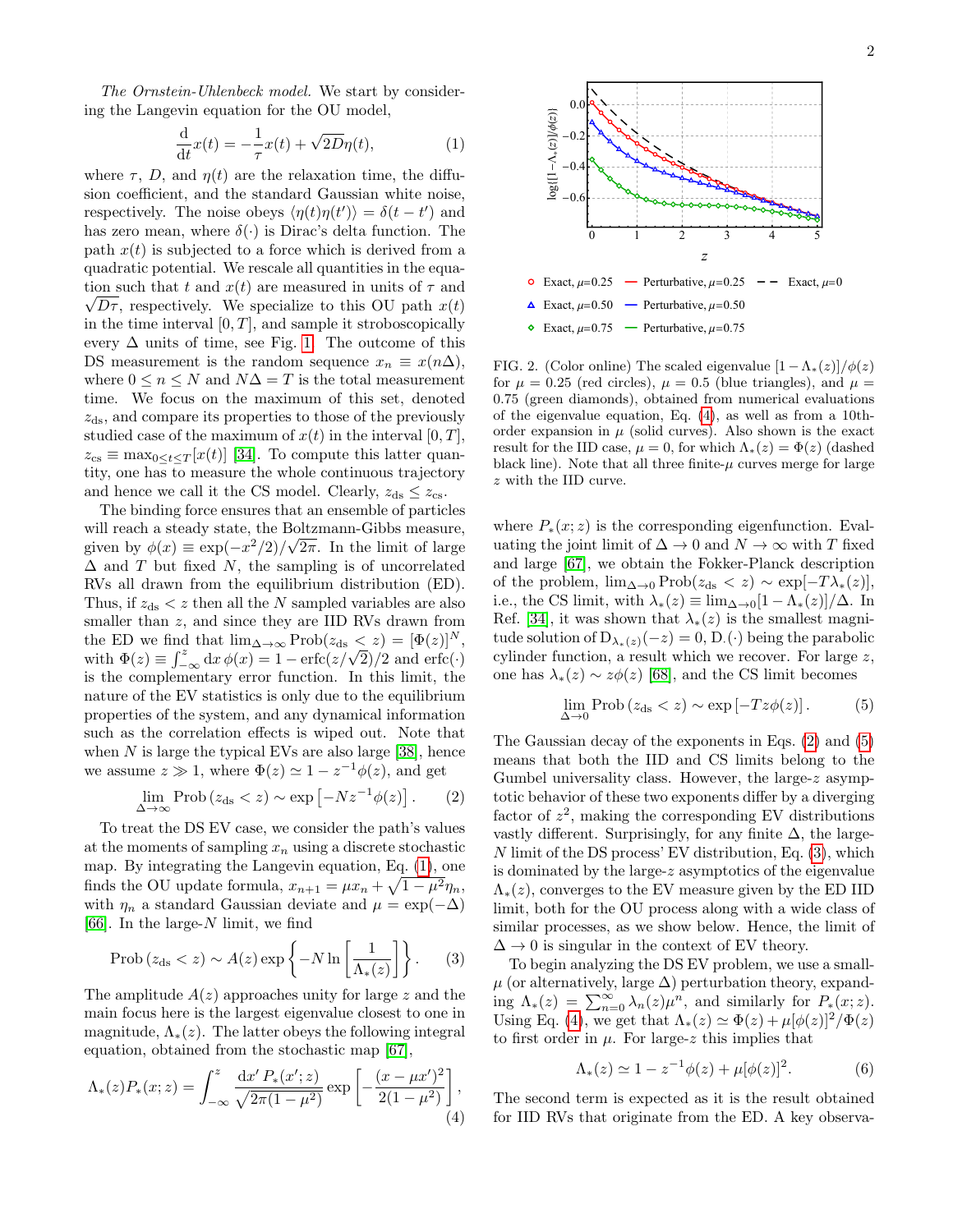

<span id="page-2-1"></span>FIG. 3. (Color online) The distribution of EVs for the DS OU process, with  $\Delta = 0.1$ . For not too large T, we see a behavior close to that of the CS approach, see panel (a). However, as we increase  $T$ , approximating the DS statistics by those of CS becomes less accurate, see panel (b), and eventually approaches the statistics predicted for  $N = T/\Delta$  IID RVs drawn from the ED, see panel (c). The IID and DS curves (dashed blue and solid black) correspond to  $\exp\{-N \ln[1/\Lambda(z)]\}$  with  $\Lambda(z) = \Phi(z)$ and  $\Lambda(z) = \Lambda_*(z)$ , respectively. The CS curve (short-dashed red) corresponds to  $\exp[-T\lambda_*(z)]$ , where  $D_{\lambda_*(z)}(-z) = 0$ . Each histogram is made of 10<sup>6</sup> maxima whose initial conditions are  $x = 0$ , evolving via the stochastic map  $x_{n+1} = \mu x_n + \sqrt{1 - \mu^2} \eta_n$ .

tion is that for large  $z$ , the third term is by far smaller than the second one, even if  $\mu$  is not too small, since  $\phi(z) \ll 1$ . The first-order correction with  $\mu$  is thus exponentially small in z with respect to the leading term. We continue the small- $\mu$  expansion to order 10 [\[69\]](#page-5-5) and find, similarly, that all the terms up to  $\mu^{10}$  are negligible in the large-z limit. This behavior is also found in numerical calculations of the eigenvalue  $\Lambda_*(z)$  [\[67\]](#page-5-3), as exhibited in Fig. [2,](#page-1-5) showing that for large values of  $z$  all the numerical data converge to a unique curve which is  $\Delta$  independent, namely the IID curve. This suggests that when  $z$  is large the EV statistics will converge to that of IID RVs drawn from the ED for any positive  $\Delta$ .

To prove this claim, we need a different strategy that exploits the large-z expansion of the integral eigenvalue equation, i.e., Eq. [\(4\)](#page-1-1). Expressing the largest eigenvalue as  $\Lambda_*(z) \simeq 1 - \phi(z)\Lambda_1(z) + [\phi(z)]^2\Lambda_2(z)$ , and similarly for  $P_*(x; z)$ , we obtain [\[67\]](#page-5-3)

$$
\Lambda_*(z) \simeq 1 - \phi(z) \underbrace{\frac{\text{erfc}(z/\sqrt{2})}{2\phi(z)}}_{\Lambda_1(z)} + [\phi(z)]^2 \underbrace{\sum_{n=1}^{\infty} \frac{\mu^n/n!}{1 - \mu^n} \text{He}_{n-1}^2(z)}_{\Lambda_2(z)}, \qquad (7)
$$

where  $He_n(\cdot)$  is the *n*th probabilists' Hermite polynomial. Further expanding Eq.  $(7)$  for large z, we find

$$
\Lambda_*(z) \simeq 1 - \frac{\phi(z)}{z} + \left[\frac{\phi(z)}{z}\right]^2 \frac{(1+\mu)^2}{\sqrt{1-\mu^2}} \exp\left(\frac{z^2\mu}{1+\mu}\right)
$$

$$
\simeq 1 - \frac{\phi(z)}{z} \left(1 - \frac{2e^{-\Delta z^2/4}}{\sqrt{\pi\Delta z^2}}\right),\tag{8}
$$

where the last expression is valid for small  $\Delta$  [\[70\]](#page-5-6). Remarkably, the leading two terms are  $\mu$  independent and correspond to the result for IID variables originating from the ED. However, for fixed z, when  $\Delta$  becomes small, or equivalently  $\mu$  approaches unity, the last term diverges, indicating the breakdown of the large-z perturbation theory and the existence of a crossover regime to a CS behavior for  $\Delta z^2 \sim \mathcal{O}(1)$ . This is evidenced in Fig. [3,](#page-2-1) where one sees that for small  $T = \Delta N$ , the distribution of  $z_{ds}$  is close to the CS prediction, whereas for large  $T$  it appears to converge to the IID limit. This transition has however nothing to do with a physical switch of the behavior of the system, and is rather a purely statistical effect due to the finite sampling rate. Thus, for any fixed  $\Delta > 0$ , as T becomes large the IID statistics and ED control the EV theory.

<span id="page-2-2"></span><span id="page-2-0"></span>A qualitative argument. How are we to understand the crossover scale of  $\Delta z^2 \sim \mathcal{O}(1)$ ? A simple explanation to this result is as follows. Let us expand the recursion relation of  $x_n$  for small  $\Delta$ ,  $x_{n+1} - x_n \simeq -\Delta x_n + \sqrt{2\Delta \eta_n}$ . We see that there is a competition between two terms. For small  $\Delta$  the stochastic noise is dominant, and so a record-breaking large  $x_n$  is very liable to be followed by a yet larger value. However, for sufficiently large  $x_n$ , the deterministic term which is proportional to  $x_n$  dominates, so those maxima are separated by large gaps in time. These two terms are comparable precisely in the crossover regime we have identified. Physically, the effect we find here is related to the fact that extreme events of Langevin paths in a confining field become larger as time progresses. However, the bigger is the true maximum (in the CS sense), the faster the relaxation from this extreme gets, simply because the restoring force field gets enormously large if the path wanders to an EV. This idea suggests that our main result found for the OU process is of more general validity. We explore this by considering the path of a Brownian particle subjected to more general binding force fields. As explained below, these results go beyond the Gumbel basin of attraction.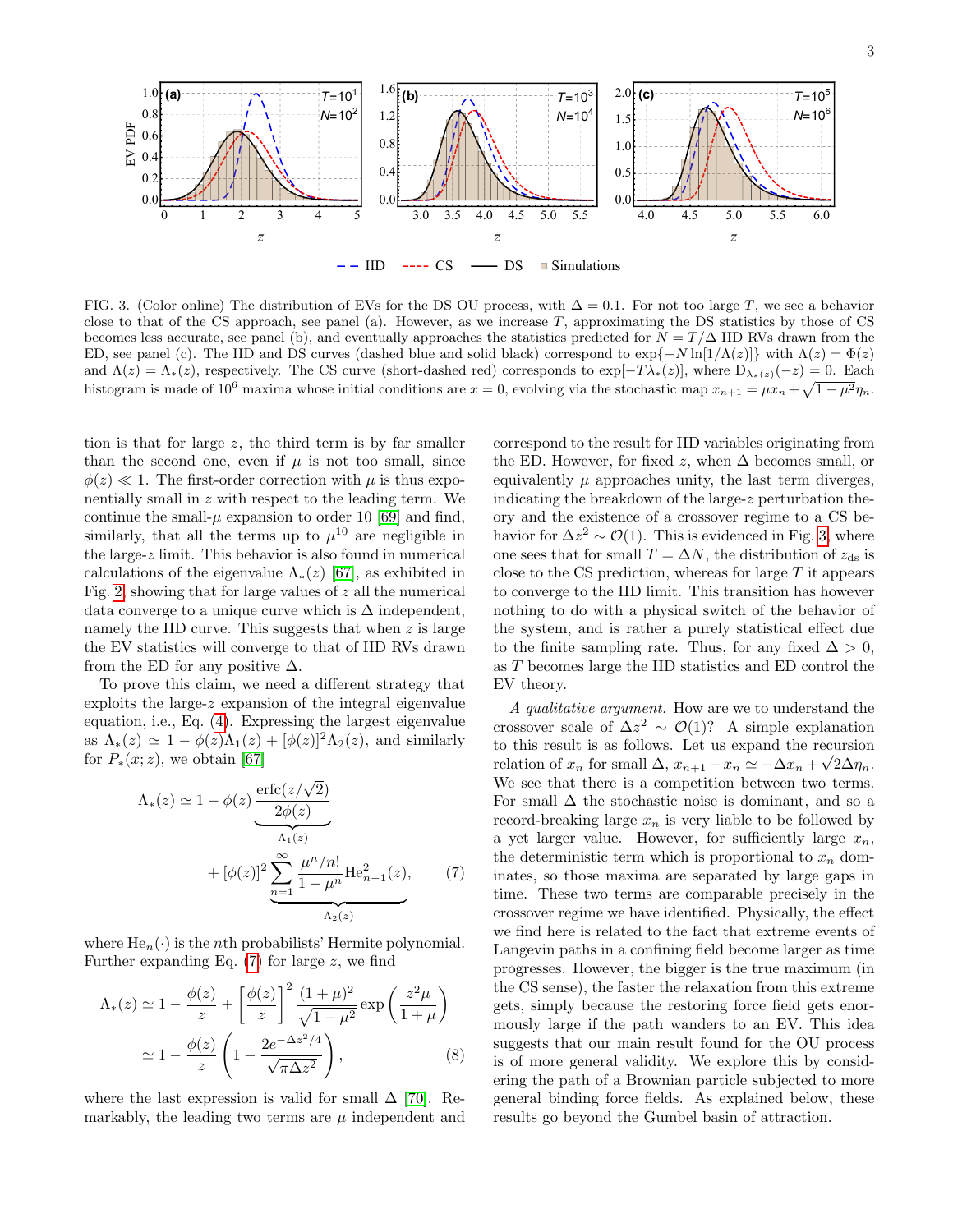

<span id="page-3-0"></span>FIG. 4. (Color online) The mean EV  $\langle z \rangle$  of a DS process  $x(t)$ evolving according to Eq. [\(1\)](#page-1-0) but with a deterministic force of  $-U'(x)$ , where  $U(x) = (1/\alpha)(1+x^2)^{\alpha/2}$ . We used (a)  $\alpha = 2$ and  $\alpha = 2.5$  (blue triangles and red circles, respectively), (b)  $\alpha = 1$  (green diamonds), and (c)  $\alpha = 0.5$  (purple disks), corresponding to the OU model, to an additional example of an increasing-force process, and to two counterexamples, a constant and a decreasing force, respectively. Seen are numerical evaluations for the four cases, where the sampling interval is  $\Delta = 0.1$ . Also depicted are the ED IID (solid lines) and CS (dashed curves) predictions for each value of  $\alpha$ . For  $\alpha > 1$ , the DS values converge to the IID description, see panel (a). The opposite happens for  $\alpha < 1$ , as this case has a force that vanishes for large distances, see panel (c). The borderline case is  $\alpha = 1$ , where the DS, IID, and CS values do not seem to intersect, see panel (b). Each mean is made of  $10^4$  maxima whose initial conditions are  $x = 0$ , obtained using the Euler–Maruyama method with an underlying time increment of 0.01. A reflective boundary condition at  $x = 0$  was used when  $\alpha$  < 1. Further details regarding this figure appear in [\[67\]](#page-5-3).

Other force fields in the Gumbel domain. Let us consider a potential of the form  $U(x) = (1/\alpha)(1+x^2)^{\alpha/2}$ , with  $\alpha > 0$  (see further details in [\[67\]](#page-5-3)). In Fig. [4,](#page-3-0) we plot the mean EV  $\langle z \rangle$  versus T given various values of  $\alpha$ . For the OU process with  $\alpha = 2$ , we see that the numerical values converge to the IID limit at large times, see panel (a). This works also for  $\alpha = 2.5$ , since here too the force grows with  $x$ , leading to a domination by the deterministic force term at long times. This argument is no longer valid for  $\alpha \leq 1$ , where the force does not increase with x, see panels (b) and (c). For example, when setting  $\alpha = 0.5$ , the stochastic term dominates at large x and the exact values (which are nicely described by CS) di-

verge from the IID behavior, see panel (c). When  $\alpha = 1$ , the force is asymptotically constant, which is a special borderline case with all curves being parallel, see panel (b). This case was also shown to be critical for problems which do not involve DS, see Ref. [\[14\]](#page-4-25) in the context of crowding of near-extreme events, and Ref. [\[71\]](#page-5-7) where a freezing transition was discovered for the long-time decay rates of first-passage probabilities.

The Fréchet and Weibull EV limits. Until now, we discussed processes with an asymptotic power-law potential. This means EDs of exponential type, and as such, their EV limits belong to the Gumbel class. However, our observations hold for the other two EV basins of attraction as well. Firstly, consider a potential which grows logarithmically for large displacements [\[72–](#page-5-8)[74\]](#page-5-9),  $U(x) = (\beta/2) \ln(1+x^2)$  with  $\beta > 1$ . Here, the ED decays as a power-law, hence the IID limit belongs to the Fréchet class. We observe a behavior similar to the above case of  $\alpha < 1$ . Namely, due to the force diminishing at infinity, the DS EV distribution, studied numerically via its mode  $z_0$ , agrees with the CS prediction. Secondly, consider a potential corresponding to a particle diffusing in a box,  $U(x) = 0$  for  $0 \le x \le L$  and  $U(x) = \infty$  otherwise. Since here the ED has a finite upper support point, the IID limit belongs to the Weibull class. For this case we find that  $L - \langle z \rangle$  converges towards the IID prediction of  $\propto 1/T$  for large T, which is vastly different than the CS prediction, i.e., an exponential decay with  $T$ . Derivations of these results, supporting figures, and additional extensions appear in [\[67\]](#page-5-3). We thus conjecture that any process with a potential obeying  $\lim_{x\to\infty} x/U(x) = 0$  will have its long-time limit controlled by the ED IID behavior.

Summary and conclusions. We demonstrated how the difference between DS and CS affects the EV distribution of correlated RVs generated from Langevin paths. For the OU process, we found that large measurement times yield statistics of IIDs drawn from the ED for any nonzero sampling interval. After providing an intuitive explanation as to why this happens, we showed it holds for a class of potential fields that are strongly binding. We demonstrated that this is not true for the complementary cases, where the EV distribution diverges from that of IID RVs. Lastly, we showed that our findings apply also to the other two classical limits of EVs, Fréchet and Weibull, which were studied via two example cases.

The profound sensitivity of the EV theory of correlated continuous processes to the method of sampling suggests that similar effects will be present also in more general models. Further, changes in the statistics of EVs can be related to the sampling problem found here, and not to a real change in the physical properties of the system, as we explained. Exploring these issues for models such as fractional Brownian motion, continuous time random walks, processes with demographic or multiplicative noise, and statistics of first-passage times of DS processes remains an open challenge.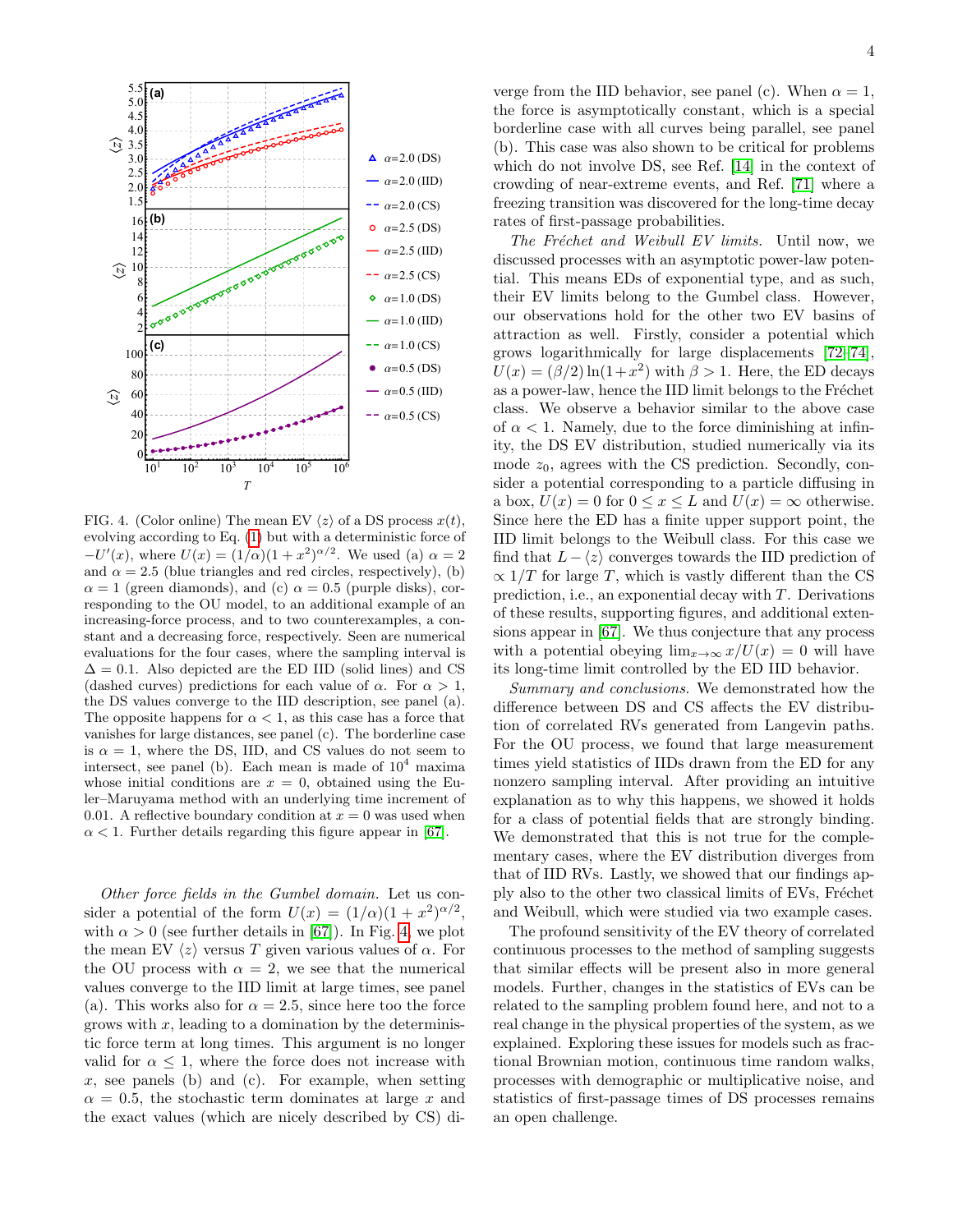Acknowledgments. The support of the Israel Science Foundation via grant number 1614/21 is acknowledged.

- <span id="page-4-0"></span>[1] E. J. Gumbel, Statistics of Extremes (Dover, New York 1958).
- [2] M. R. Leadbetter, G. Lindgren, and H. Rootzen, Extremes and Related Properties of Random Sequences and Processes (Springer-Verlag, New York, 1982).
- [3] S. Kotz and S. Nadarajah, Extreme Value Distributions: Theory and Applications (Imperial College Press, London, 2000).
- [4] S. Coles, An Introduction to Statistical Modeling of Extreme Values (Springer, London, 2001).
- <span id="page-4-1"></span>[5] L. de Haan and A. Ferreira, Extreme Value Theory: An Introduction (Springer, New York, 2006).
- <span id="page-4-2"></span>[6] J. P. Bouchaud and M. Mézard, J. Phys. A: Math. Gen. 30 7997 (1997).
- <span id="page-4-14"></span>[7] D. S. Dean and S. N. Majumdar, Phys. Rev. E 64, 046121 (2001).
- [8] T. Antal, M. Droz, G. Györgyi, and Z. Rácz, Phys. Rev. Lett. 87, 240601 (2001).
- [9] S. N. Majumdar and P. L. Krapivsky, *Phys. Rev. E* 65 036127 (2002).
- [10] A. Comtet and S. N. Majumdar, J. Stat. Mech., P06013 (2005).
- [11] E. Bertin, *Phys. Rev. Lett.* **95** 170601 (2005).
- <span id="page-4-15"></span>[12] E. Bertin and M. Clusel, J. Phys. A: Math. Gen. 39 7607 (2006).
- [13] D. S. Dean and S. N. Majumdar, *Phys. Rev. Lett.* **97**, 160201 (2006).
- <span id="page-4-25"></span>[14] S. Sabhapandit and S. N. Majumdar, *Phys. Rev. Lett.* 98, 140201 (2007).
- [15] G. Biroli, J. P. Bouchaud, and M. Potters, J. Stat. Mech., P07019 (2007).
- [16] D. S. Dean and S. N. Majumdar, *Phys. Rev. E* 77, 041108 (2008).
- [17] M. R. Evans and S. N. Majumdar, J. Stat. Mech., P05004 (2008).
- [18] Y. V Fyodorov and J. P. Bouchaud *J. Phys. A: Math.* Theor. 41 372001 (2008).
- <span id="page-4-16"></span>[19] G. Györgyi, N. R. Moloney, K. Ozogány, and Z. Rácz, Phys. Rev. Lett. 100, 210601 (2008).
- <span id="page-4-17"></span>[20] S. N. Majumdar and R. M. Ziff, *Phys. Rev. Lett.* **101**, 050601 (2008).
- [21] S. N. Majumdar, A. Comtet, and J. R. Furling, J. Stat. Phys. 138, 955 (2010).
- [22] G. Györgyi, N. R. Moloney, K. Ozogány, Z. Rácz, and M. Droz, *Phys. Rev. E* **81**, 041135 (2010).
- [23] E. Bertin, *J. Phys. A: Math. Theor.* **43** 345002 (2010).
- [24] E. Bertin and G. Györgyi, J. Stat. Mech., P08022 (2010).
- [25] I. I. Eliazar and I. M. .Sokolov, *Phys. A: Stat. Mech.* Appl. 389, 4462 (2010).
- <span id="page-4-6"></span>[26] G. Wergen, J. Phys. A: Math. Theor. **46**, 223001 (2013).
- <span id="page-4-7"></span>[27] J. Y. Fortin and M. Clusel, *J. Phys. A: Math. Theor.* 48, 183001 (2015).
- [28] A. Bar, S. N. Majumdar, G. Schehr, and D. Mukamel, Phys. Rev. E 93, 052130 (2016).
- <span id="page-4-18"></span>[29] O. Bénichou, P. L. Krapivsky, C. Mejía-Monasterio,

and G. Oshanin, Phys. Rev. Lett. 117, 080601 (2016).

- <span id="page-4-23"></span>[30] D. Hartich and A. Godec, J. Phys. A: Math. Theor. 52, 244001 (2019).
- [31] A. Vezzani, E. Barkai, and R. Burioni Phys. Rev. E. 100, 012108 (2019).
- [32] W. Buijsman, V. Gritsev, and V. Cheianov, *Phys. Rev.* B 100, 205110 (2019).
- [33] W. Wang, A. Vezzani, R. Burioni, and E. Barkai, Phys. Rev. Res. 1, 033172 (2019).
- <span id="page-4-13"></span>[34] S. N. Majumdar, A. Pal, and G. Schehr, *Phys. Rep.* 840, 1 (2020).
- [35] M. Höll, W. Wang, and E. Barkai, *Phys. Rev. E*  $102$ , 042141 (2020).
- [36] C. Godrèche, *J. Stat. Phys.* **182**, 13 (2021).
- <span id="page-4-19"></span>[37] D. S. Grebenkov, V. Sposini, R. Metzler, G. Oshanin, and F. Seno, New J. Phys. 23 023014 (2021).
- <span id="page-4-24"></span>[38] L. Zarfaty, E. Barkai, and D. A. Kessler, J. Phys. A: Math. Theor. 54, 315205 (2021).
- <span id="page-4-20"></span>[39] B. De Bruyne, S. N. Majumdar, and G. Schehr, J. Stat. Mech., 083215 (2021).
- <span id="page-4-3"></span>[40] F. Mori, S. N. Majumdar, and G. Schehr, Europhys. Lett. **135**, 30003  $(2021)$ .
- <span id="page-4-4"></span>[41] P. C. Y. Chen and Y.C. Fung, *Microvasc. Res.* 6 32 (1973).
- [42] P. W. Burton, Geophys. J. Int. 59 249 (1979).
- <span id="page-4-8"></span>[43] F. Rossi, M. Fiorentino, and P. Versace, Water Resour. Res. 20, 847 (1984).
- <span id="page-4-9"></span>[44] D. Sornette, L. Knopoff, Y. Y. Kagan, and C. Vanneste, J. Geophys. Res. 101, 13883 (1996).
- [45] P. Embrechts, C. Klüppelberg, and T. Mikosch, Modelling Extremal Events for Insurance and Finance (Springer, Berlin, 1997).
- [46] P. Embrechts, S. I. Resnick, and G. Samorodnitsky, N. Am. Actuar. J. 3, 2 (1999).
- [47] R. W. Katz, M. B. Parlange, and P. Naveau, Adv. Water Resour. 25 1287 (2002).
- [48] H. A. Orr, *Genetics* **163**, 1519 (2003).
- [49] P. Naveau, M. Nogaj, C. Ammann, P. Yiou, D. Cooley, and V. Jomelli, C. R. Geosci 337, 1013 (2005).
- [50] G. Gradoni and L. R. Arnaut, IEEE Trans. Electromagn. Compat. **52** 506 (2010).
- [51] E. Castillo, Extreme Value Theory in Engineering (Elsevier, 2012).
- [52] S. M. Papalexiou and D. Koutsoyiannis, Water Resour. Res. 49 187 (2013).
- [53] E. Ben-Naim, E. G. Daub, and P. A. Johnson, Geophys. Res. Lett. 40 3021 (2013).
- <span id="page-4-10"></span>[54] I. A. Chaves and R. E. Melchers, Struct. Saf. 50 9 (2014).
- <span id="page-4-21"></span>[55] L. Cheng, A. AghaKouchak, E. Gilleland, and R. W. Katz, Clim. Change 127 353 (2014).
- [56] D. K. Dey and J. Yan, Extreme Value Modeling and Risk Analysis: Methods and Applications (CRC Press, 2016).
- <span id="page-4-22"></span>[57] J. Osterrieder and J. Lorenz, Ann. Financ. Econ. 12 1750003 (2017).
- <span id="page-4-5"></span>[58] Z. Schuss, K. Basnayake, and D. Holcman, Phys. Life Rev. 28, 52 (2019).
- <span id="page-4-11"></span>[59] L. H. C. Tippett and R. A. Fisher, Proc. Cambridge Phil. Soc. 24, 180 (1928).
- [60] E. J. Gumbel Ann. Inst. Henri Poincáre 5 115 (1935).
- [61] B. V. Gnedenko, Ann. Math. 44, 423 (1943).
- [62] P. Hall, *J. App. Prob.* **16**, 433 (1979).
- <span id="page-4-12"></span>[63] R. Giuliano and C. Macci, Comm. Stat. 43, 1077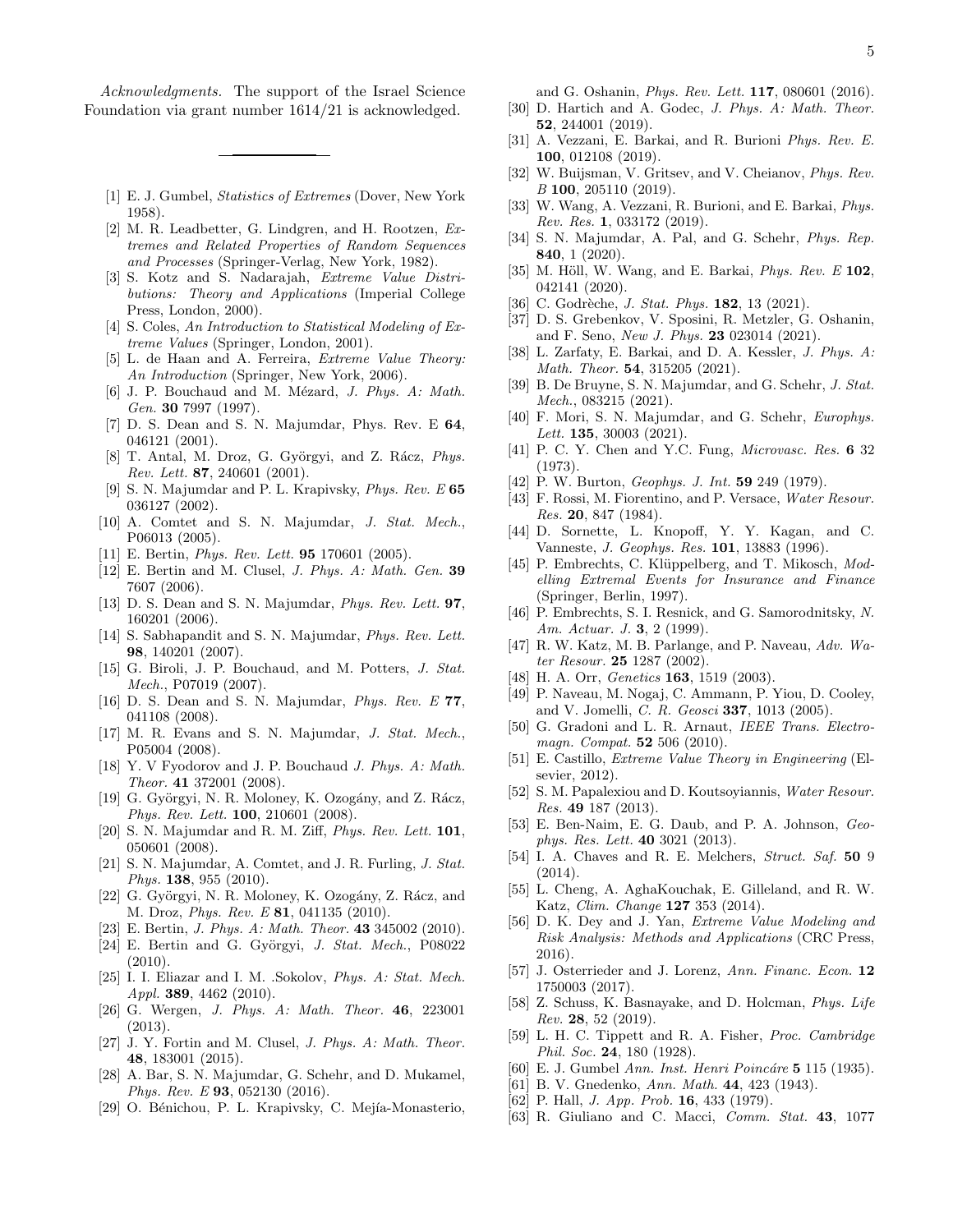(2014).

- <span id="page-5-0"></span>[64] B. V. Gnedenko and A. N. Kolmogorov, Limit Distributions for Sums of Independent Random Variables (Addison-Wesley, Cambridge, 1968).
- <span id="page-5-1"></span>[65] M. J. Kearney and R. J. Martin, J. Phys. A: Math. Theor. 54 055002 (2021).
- <span id="page-5-2"></span>[66] D. T. Gillespie, *Phys. Rev. E* 54, 2084 (1996).
- <span id="page-5-3"></span>[67] See the supplemental material for (I) Further details regarding Eq.  $(4)$ ;  $(II)$  Derivation of Eqs.  $(7)$  and  $(8)$ ; and (III) Langevin processes with non-linear forces.
- <span id="page-5-4"></span>[68] Note that in Ref. [\[34\]](#page-4-13), a typographical error resulted in an extra factor of two (S. N. Majumdar, private communication).
- <span id="page-5-5"></span>[69] Wolfram Research Inc., Mathematica, Version 12.1.1,

Champaign, IL (2020).

- <span id="page-5-6"></span>[70] Note that the  $\Delta \rightarrow 0$  limit of Eq. [\(5\)](#page-1-3) yields the CS picture for any z. However, the  $z \to \infty$  limit of Eq. [\(8\)](#page-2-2) holds only for not-too-small  $\Delta$ . Since these limits do not commute, the obtained expressions are different.
- <span id="page-5-7"></span>[71] S. Sabhapandit and S. N. Majumdar, *Phys. Rev. Lett.* 125, 200601 (2020).
- <span id="page-5-8"></span>[72] H. C. Fogedby and R. Metzler, Phys. Rev. Lett. 98, 070601 (2007).
- <span id="page-5-10"></span>[73] A. Dechant, E. Lutz, E. Barkai, and D. A. Kessler, J. Stat. Phys. **145**, 1524 (2011).
- <span id="page-5-9"></span>[74] O. Hirschberg, D. Mukamel, and G. M. Schütz, Phys.  $Rev. E 84 (2011).$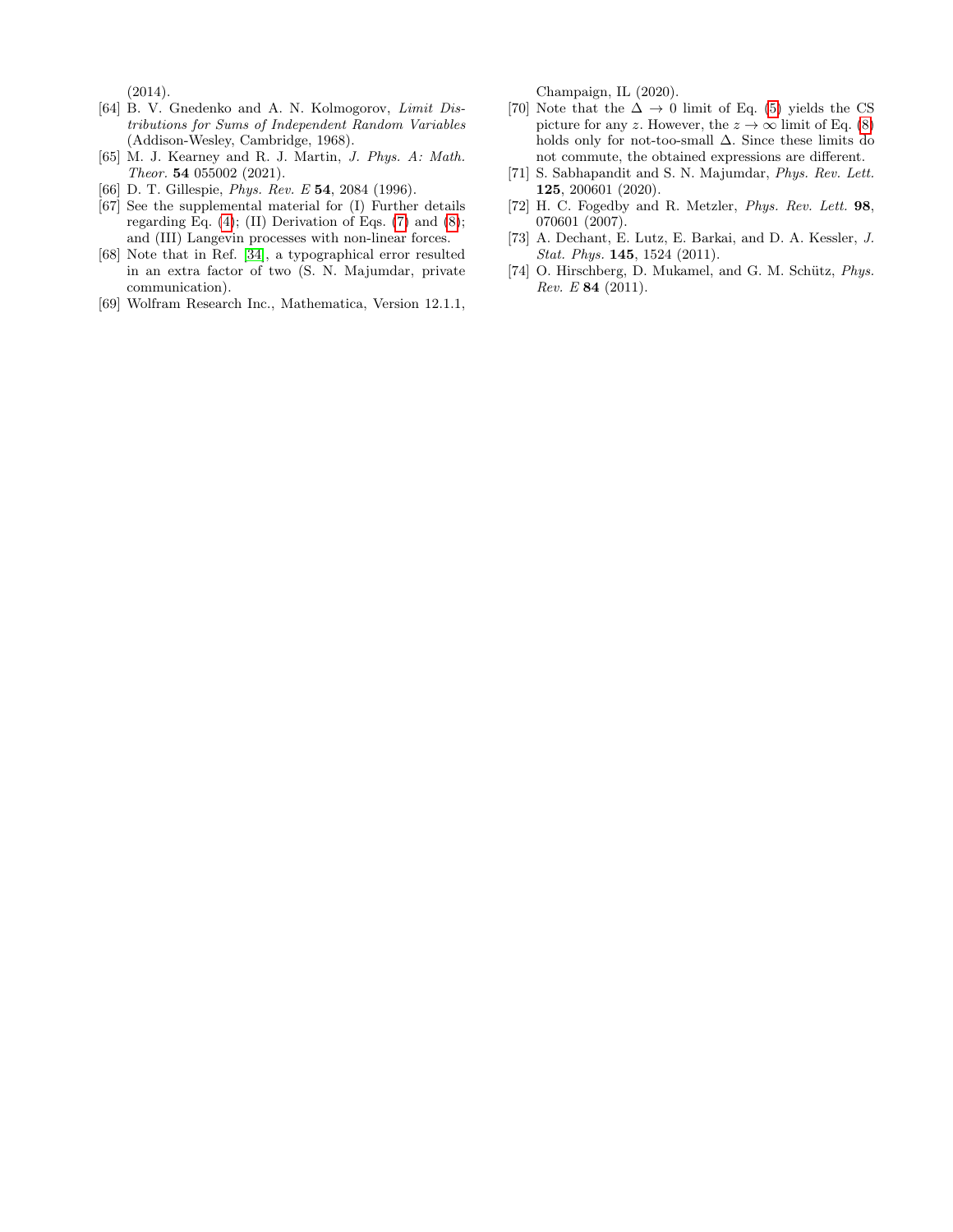# Supplemental material for: Discrete sampling of extreme events modifies their statistics

Lior Zarfaty,<sup>1</sup> Eli Barkai,<sup>1</sup> and David A. Kessler<sup>2</sup>

 $1$ Department of Physics, Institute of Nanotechnology and Advanced Materials, Bar-Ilan University, Ramat-Gan 52900, Israel  $^{2}$ Department of Physics, Bar-Ilan University, Ramat-Gan 52900, Israel

In what follows, equations and figures that are numbered without the prefix "SM" refer to their main text counterparts.

# FURTHER DETAILS REGARDING EQ. (4)

#### Obtaining the stochastic map

We start from the rescaled Langevin equation

$$
\frac{\mathrm{d}}{\mathrm{d}t}x(t) = -x(t) + \sqrt{2}\eta(t),\tag{SM1}
$$

where  $\eta(\cdot)$  corresponds to the standard Gaussian white noise, obeying  $\langle \eta(t)\eta(t')\rangle = \delta(t-t')$  and having a zero mean, with  $\delta(\cdot)$  denoting the delta function of Dirac. The time t lies in the interval  $[0,T]$ , where T is the overall measurement duration. With  $x(0)$  denoting the initial condition, this equation has the following solution,

$$
x(t) = e^{-t}x(0) + \sqrt{2} \int_0^t dt' e^{t'-t} \eta(t'), \tag{SM2}
$$

which can be easily verified by differentiation. For some  $\Delta > 0$ , Eq. [\(SM2\)](#page-1-2) can be brought to the following form,

$$
x(t+\Delta) = e^{-\Delta}x(t) + \sqrt{2}\int_0^{\Delta} dt' e^{t'-\Delta}\eta(t+t').
$$
\n(SM3)

A discrete sampling (DS) of step  $\Delta$  means that one deals with the sequence  $\{x_0, x_1, \ldots, x_N\}$ , where  $n \equiv t/\Delta$ ,  $x_n \equiv x(\Delta n)$ , and  $N \equiv T/\Delta$ . Then, we can rewrite Eq. [\(SM3\)](#page-1-4) as

$$
x_{n+1} = e^{-\Delta}x_n + \eta_n, \quad \eta_n \equiv \sqrt{2} \int_0^{\Delta} dt' e^{t' - \Delta} \eta(t + t'), \tag{SM4}
$$

where  $\eta_n$  is a Gaussian random variable (RV) with mean 0 and a variance of  $1 - \exp(-2\Delta)$  (see below), independent of  $x_m$  for  $m \leq n$  and of  $\eta_m$  for  $m \neq n$ .

#### Derivation of Eq. (4)

Starting with some distribution for the initial condition  $x_0 = x(0)$ , denoted by  $P_0(x)$ , the distribution of an  $x_n$ obtained after *n* iterations of Eq. [\(SM4\)](#page-1-1), denoted by  $P_n(x)$ , satisfies

$$
P_n(x) \equiv \text{Prob}(x_n = x) = \int_{-\infty}^{\infty} dx' \text{Prob}\left(x_{n-1} = x' \land \eta_{n-1} = x - e^{-\Delta}x'\right) = \int_{-\infty}^{\infty} dx' P_{n-1}(x')K\left(x - e^{-\Delta}x'\right), \text{ (SM5)}
$$

where  $K(\cdot)$  is the probability density function (PDF) of the independent and identically distributed (IID) RVs  $\{\eta_n\}$ . Clearly, the DS extreme value (EV)  $z_{ds} \equiv \max_{0 \leq n \leq N} (x_n)$  is smaller than z if and only if all the  $x_n$ s are less than z. The recurrence equation governing this event is obtained by replacing  $P_n(x) \to \theta(z-x)P_n(x;z)$  in Eq. [\(SM5\)](#page-1-3), where  $\theta(\cdot)$  is the Heaviside step function, yielding

$$
P_n(x;z) = \theta(z-x) \int_{-\infty}^z dx' P_{n-1}(x';z) K\left(x - e^{-\Delta} x'\right).
$$
 (SM6)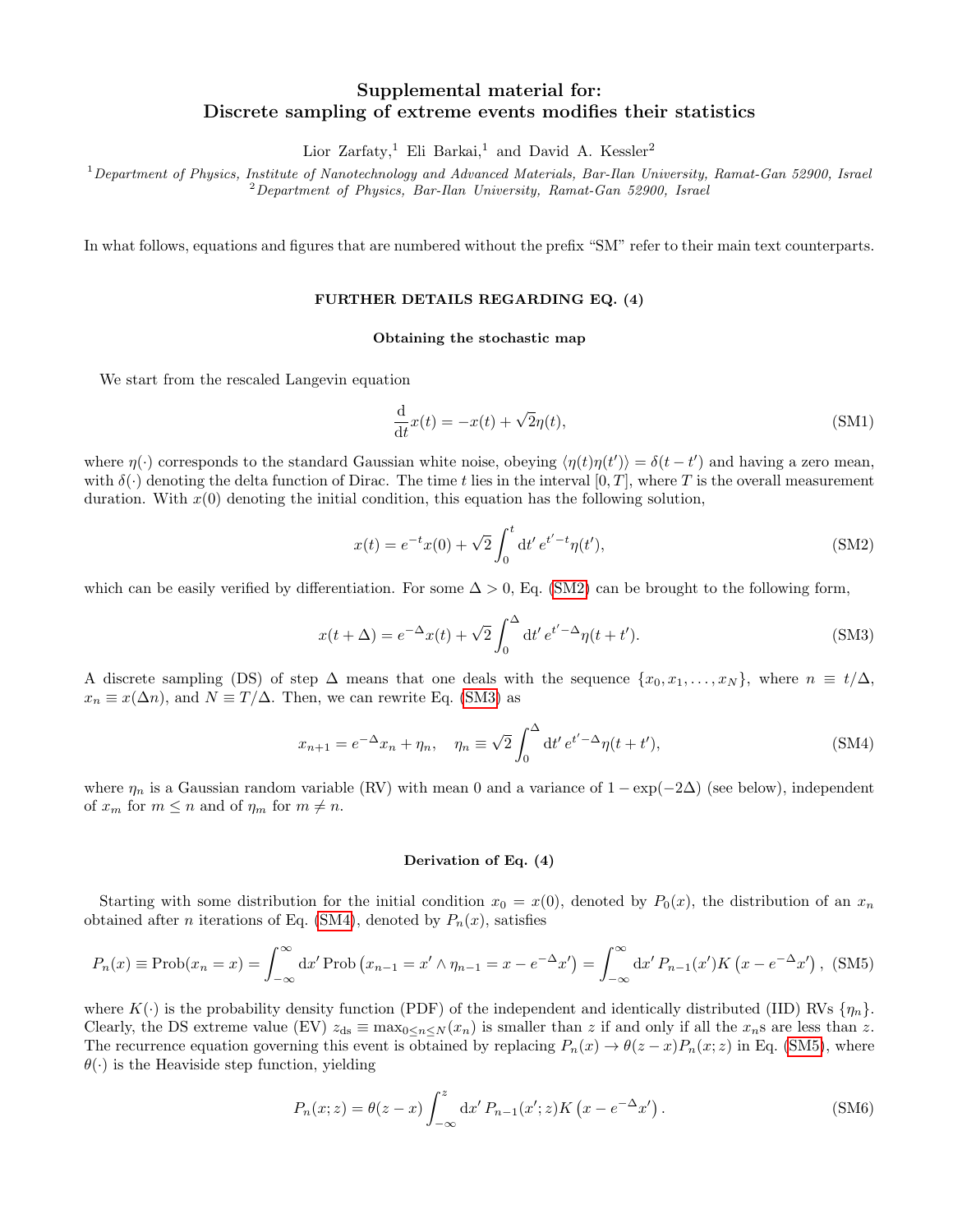$\sum_{\Lambda} A_{\Lambda}(z) \Lambda^{n}(z) P_{\Lambda}(x; z)$ . Due to the cutoff at z, probability is lost in each iteration, and the eigenvalues are all smaller Equation [\(SM6\)](#page-1-6) is a linear map from  $P_{n-1}(x; z)$  to  $P_n(x; z)$ , and so it is solvable by an eigenvalue expansion,  $P_n(x; z)$  = than unity. Thus, for large n, the expansion is dominated by the ground state eigenvalue  $\Lambda_*(z)$  and eigenfunction  $P_*(x; z)$ , which obey Eq. (4),

$$
\Lambda_*(z)P_*(x;z) = \int_{-\infty}^z \mathrm{d}x' P_*(x';z) K\left(x - e^{-\Delta}x'\right). \tag{SM7}
$$

Note that redefining the domain of x to be  $(-\infty, z]$  allows us to discard the Heaviside step function.

## Finding the kernel

To obtain the kernel of Eq. (4), namely the PDF of the RV  $\eta_n$ , we calculate the characteristic function of  $\eta_n$  using path integral formalism,

$$
\langle e^{ik\eta_n} \rangle = \int \mathcal{D}\eta \exp\left[i\sqrt{2}k \int_0^{\Delta} dt' e^{t'-\Delta} \eta(t+t')\right] = \prod_{t'} \int_{-\infty}^{\infty} d\eta \, \phi(\eta) \exp\left(i\sqrt{2}e^{t'-\Delta}k\eta\right),\tag{SM8}
$$

where the continuous noise's PDF is given by the standard Gaussian distribution,

$$
\phi(\eta) \equiv \frac{e^{-\eta^2/2}}{\sqrt{2\pi}}.\tag{SM9}
$$

Thus, we find

$$
\left\langle e^{ik\eta_n} \right\rangle = \prod_{t'} \exp\left[ -e^{2(t'-\Delta)} k^2 \right] = \exp\left[ -k^2 \int_0^{\Delta} dt' e^{2(t'-\Delta)} \right] = \exp\left( -\frac{1 - e^{-2\Delta}}{2} k^2 \right). \tag{SM10}
$$

Finally, when inverted back to position space, these yield

$$
K(\xi) = \frac{1}{\sqrt{1 - \mu^2}} \phi \left( \frac{\xi}{\sqrt{1 - \mu^2}} \right),
$$
\n(SM11)

where  $\mu \equiv \exp(-\Delta)$ .

#### The  $\Delta \rightarrow 0$  limit

The long-time behavior of the continuous sampling (CS) limit can be retrieved from Eq. (4) by taking  $\Delta \to 0$ , leading to  $\mu \simeq 1 - \Delta$  and  $\Lambda_*(z) \simeq 1 - \Delta\lambda_*(z)$ . Changing variables to  $\chi = (x - \mu x')/\sqrt{1 - \mu^2}$  in the integration and expanding for  $\Delta \rightarrow 0$  gives

$$
P_*(x;z) \simeq P_*(x;z) + \Delta \begin{cases} \left[1 + \lambda_*(z)\right] P_*(x;z) + x \frac{d}{dx} P_*(x;z) + \frac{d^2}{dx^2} P_*(x;z) & x < z \\ -\frac{1}{2\Delta} P_*(z;z) & x = z \end{cases}
$$
(SM12)

Hence,  $p_*(x; z) \equiv \lim_{\Delta \to 0} P_*(x; z)$  satisfies the differential equation

$$
\frac{d^2}{dx^2}p_*(x;z) + \frac{d}{dx}\left[p_*(x;z)x\right] + \lambda_*(z)p_*(x;z) = 0,
$$
\n(SM13)

with a boundary condition at  $x = z$  of  $p_*(z; z) = 0$ , yielding the solution

$$
p_*(x;z) \propto \exp\left(-\frac{x^2}{4}\right) \mathcal{D}_{\lambda_*(z)}(-x), \quad \mathcal{D}_{\lambda_*(z)}(-z) = 0,
$$
\n(SM14)

exactly as in Ref. [\[SM1\]](#page-17-0). A derivation of long-time asymptotics of the CS limit for a general Langevin potential field appears below (third section).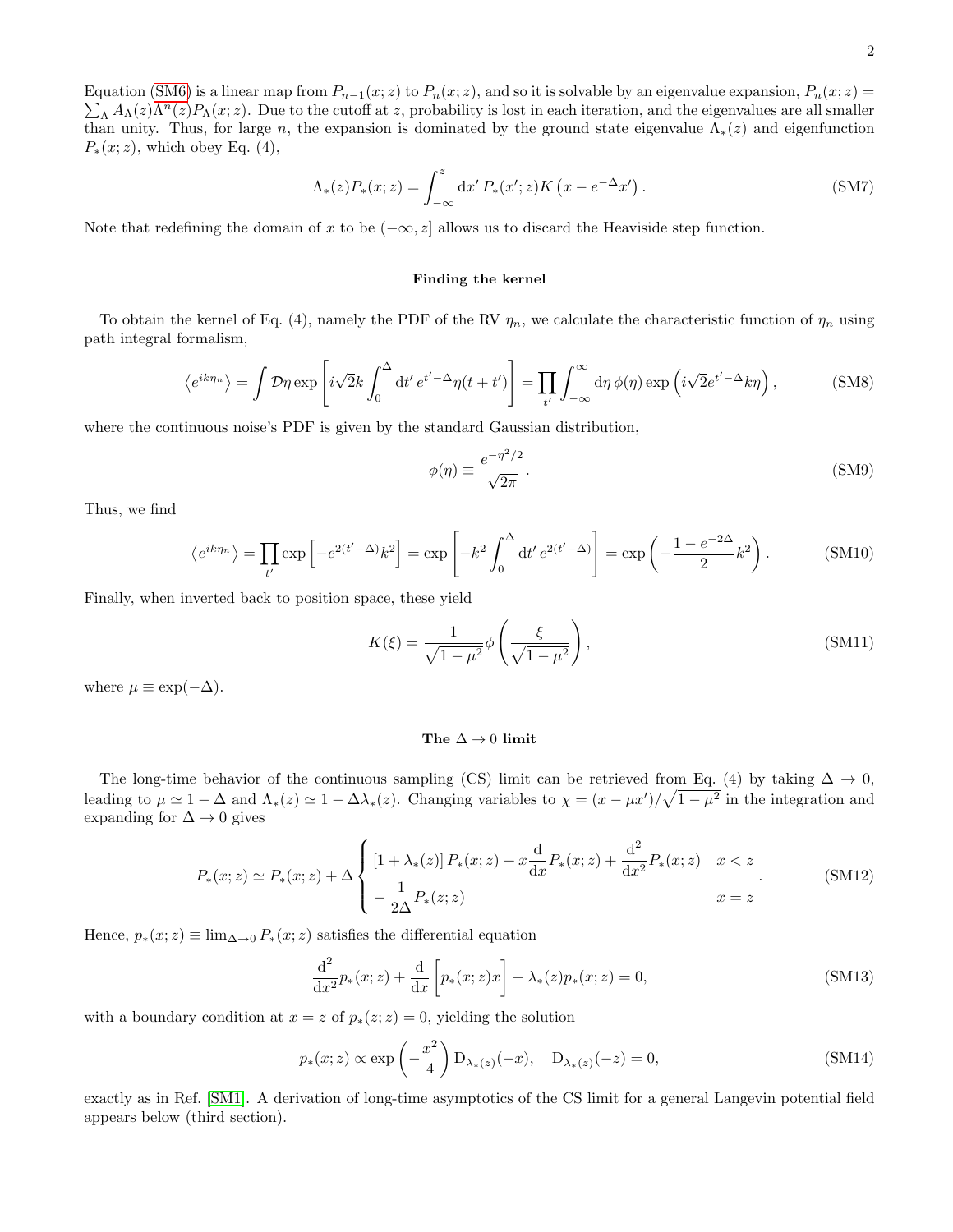## Numerical solutions

Numerically, it proves useful to work with representations of the eigenfunction and eigenvalue that are based on their large- $z$  asymptotics. Therefore, we start with making the following substitution,

$$
\tilde{P}_*(x; z) \equiv 1 - \frac{P_*(x; z)}{P_*(x; \infty)}, \quad \tilde{\Lambda}_*(z) \equiv 1 - \Lambda_*(z), \tag{SM15}
$$

where  $P_*(x;\infty) \equiv \lim_{z\to\infty} P_*(x;z)$ , and of course  $\lim_{z\to\infty} \Lambda(z) = 1$ . The solution at  $z\to\infty$  can be found by a Fourier transform of the eigenvalue equation, giving  $P_*(x;\infty) = \phi(x)$ . The integral eigenvalue equation then becomes

<span id="page-8-0"></span>
$$
\left[1-\tilde{\Lambda}_{*}(z)\right]\phi(x)\left[1-\tilde{P}_{*}(x;z)\right]=\int_{-\infty}^{z} \mathrm{d}x'\,\phi(x')K\left(x-\mu x'\right)-\int_{-\infty}^{z} \mathrm{d}x'\,\phi(x')\tilde{P}_{*}(x';z)K\left(x-\mu x'\right),\tag{SM16}
$$

where the left integral can be performed analytically. Next, we note that taking  $z \to \infty$  has a similar mathematical consequence as having  $x \to -\infty$ . Hence, let us assume that for some negative  $x_m$  with  $|x_m| \gg 1$ , we can write an iterative approximation for the solution of Eq. [\(SM16\)](#page-8-0),

$$
\tilde{P}_*(x;z) \approx \begin{cases} \tilde{P}_n^*(x;z) & x_m \le x \le z \\ 0 & -\infty < x < x_m \end{cases},
$$
\n(SM17)

where  $\tilde{P}_n^*(x;z)$  is the  $[x_m, z]$ -part of the eigenfunction corresponding to the *n*th iteration. Similarly, we denote  $\tilde{\Lambda}_n^*(z)$ as the *n*th iteration's eigenvalue. Thus, for  $x \in [x_m, z]$ , Eq. [\(SM16\)](#page-8-0) changes to

<span id="page-8-1"></span>
$$
\left[1-\tilde{\Lambda}_n^*(z)\right]\phi(x)\left[1-\tilde{P}_n^*(x;z)\right] = \int_{-\infty}^z \mathrm{d}x' \,\phi(x')K\left(x-\mu x'\right) - \int_{x_m}^z \mathrm{d}x' \,\phi(x')\tilde{P}_{n-1}^*(x';z)K\left(x-\mu x'\right). \tag{SM18}
$$

Assuming  $\tilde{P}_{n-1}^*(x;z)$  is known, we discretize x' on the interval  $[x_m, z]$  and calculate the right integral of Eq. [\(SM18\)](#page-8-1). We find  $\tilde{\Lambda}_n^*(z)$  by evaluating Eq. [\(SM18\)](#page-8-1) at  $x = x_m$ , where due to continuity  $\tilde{P}_n^*(x_m; z) = 0$ , yielding

<span id="page-8-2"></span>
$$
\left[1-\tilde{\Lambda}_n^*(z)\right]\phi(x) = \int_{-\infty}^z \mathrm{d}x' \,\phi(x')K\left(x_{\rm m}-\mu x'\right) - \int_{x_{\rm m}}^z \mathrm{d}x' \,\phi(x')\tilde{P}_{n-1}^*(x';z)K\left(x_{\rm m}-\mu x'\right). \tag{SM19}
$$

Using this value, we obtain  $\tilde{P}_n^*(x;z)$  for  $x \in [x_m, z]$ . Starting with  $\tilde{P}_0^*(x;z) = 0$  and continuing to iterate gives a series of approximations to  $\tilde{P}_*(x;z)$  which converges efficiently. The left integral of Eqs. [\(SM18\)](#page-8-1) and [\(SM19\)](#page-8-2) can be expressed in a simple closed form, and we get

$$
\tilde{\Lambda}_{n}^{*}(z) = \frac{1}{2} \text{erfc}\left[\frac{z - \mu x_{\text{m}}}{\sqrt{2(1 - \mu^{2})}}\right] + \int_{x_{\text{m}}}^{z} dx' \frac{\tilde{P}_{n-1}^{*}(x'; z)}{\sqrt{2\pi(1 - \mu^{2})}} \exp\left[-\frac{(x' - \mu x_{\text{m}})^{2}}{2(1 - \mu^{2})}\right],
$$
\n
$$
\tilde{P}_{n}^{*}(x; z) = \left[1 - \tilde{\Lambda}_{n}^{*}(z)\right]^{-1} \left\{\frac{1}{2} \text{erfc}\left[\frac{z - \mu x}{\sqrt{2(1 - \mu^{2})}}\right] + \int_{x_{\text{m}}}^{z} dx' \frac{\tilde{P}_{n-1}^{*}(x'; z)}{\sqrt{2\pi(1 - \mu^{2})}} \exp\left[-\frac{(x' - \mu x)^{2}}{2(1 - \mu^{2})}\right] - \tilde{\Lambda}_{n}^{*}(z)\right\}.
$$
\n(SM20)

Lastly, we define a measure of convergence to determine the stopping point of this iterative process,

$$
\mathcal{E} \equiv \left| \frac{\tilde{\Lambda}_{100m}^*(z)}{\tilde{\Lambda}_{100(m-1)}^*(z)} - 1 \right|, \quad 1 < m \in \mathbb{N}.\tag{SM21}
$$

This prescription was used to obtain the numerical data for  $\Lambda_*(z)$  presented in Figs. 2 and 3. The discretization step in x was 0.01, and we used  $x_m = -5$  and  $\mathcal{E} = 10^{-7}$ .

#### DERIVATION OF EQS. (7) AND (8)

We start by writing that for large-z.

<span id="page-8-3"></span>
$$
P_*(x;z) \simeq \phi(x) \left\{ 1 + \phi(z) \mathcal{P}_1(x;z) + [\phi(z)]^2 \mathcal{P}_2(x;z) \right\}, \quad \Lambda_*(z) \simeq 1 - \phi(z) \Lambda_1(z) + [\phi(z)]^2 \Lambda_2(z). \tag{SM22}
$$

These expansions are to be understood in the context of a fixed  $0 \leq \mu < 1$ .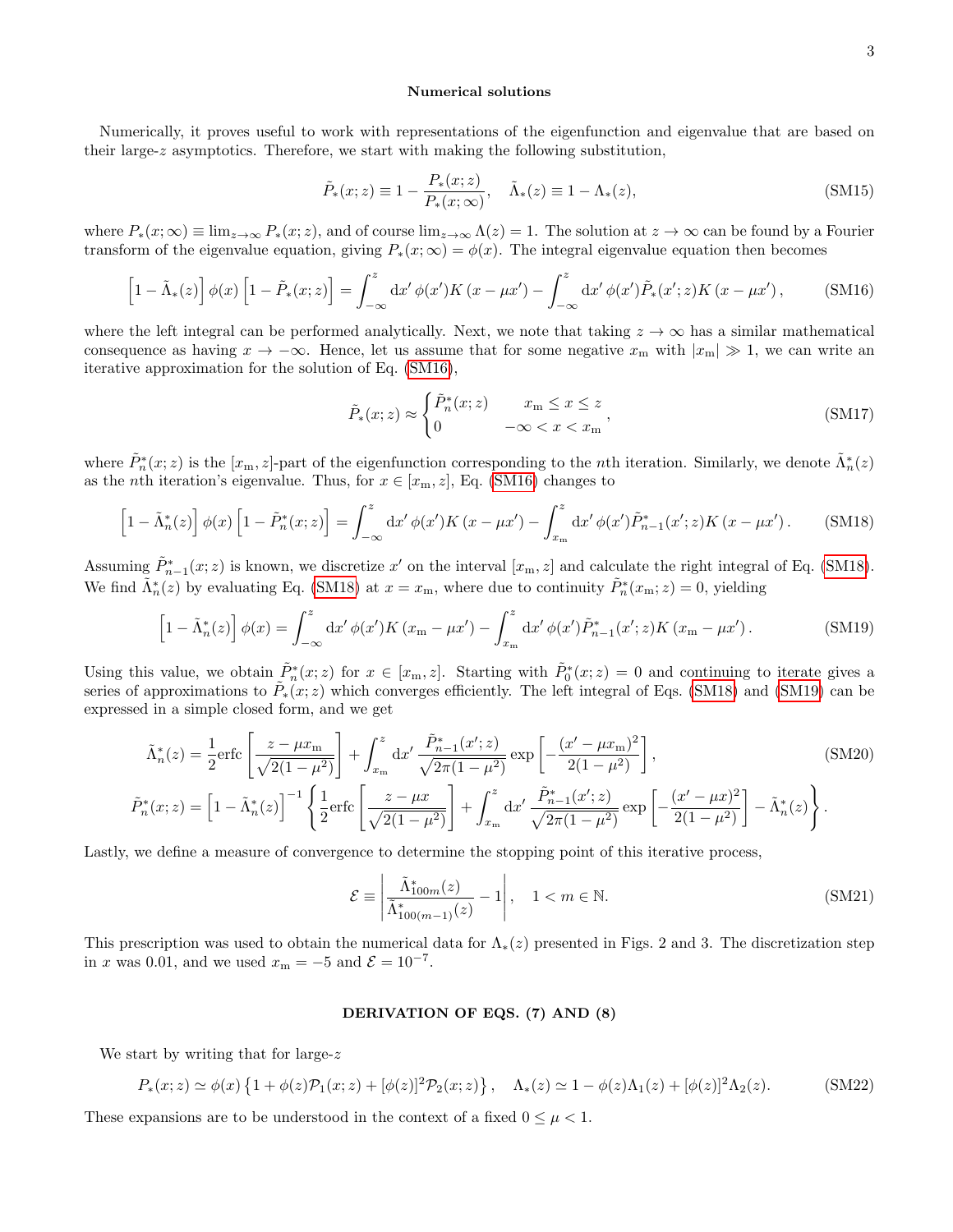## Finding the first-order correction

Plugging the above expansion into Eq. (4), we get to first order

$$
\phi(x) \left[ 1 + \phi(z) \mathcal{P}_1(x; z) - \phi(z) \Lambda_1(z) \right] = \int_{-\infty}^z dx' \, \phi(x') \frac{1 + \phi(z) \mathcal{P}_1(x'; z)}{\sqrt{2\pi (1 - \mu^2)}} \exp\left[ -\frac{(x - \mu x')^2}{2(1 - \mu^2)} \right]. \tag{SM23}
$$

The zeroth-order equation is satisfied since

$$
\int_{-\infty}^{z} dx' \phi(x') \frac{1}{\sqrt{2\pi (1 - \mu^2)}} \exp\left[ -\frac{(x - \mu x')^2}{2(1 - \mu^2)} \right] = \phi(x) \left\{ 1 - \frac{1}{2} \text{erfc} \left[ \frac{z - x\mu}{\sqrt{2(1 - \mu^2)}} \right] \right\},\tag{SM24}
$$

where  $erfc(\cdot)$  is the complementary error function. Using the following expansion [\[SM2\]](#page-17-1) of the Gaussian kernel function of Eq. (4), which holds for  $0 \leq \mu < 1$ ,

<span id="page-9-3"></span>
$$
\frac{1}{\sqrt{2\pi(1-\mu^2)}} \exp\left[-\frac{(x-x'\mu)^2}{2(1-\mu^2)}\right] = \phi(x) \sum_{n=0}^{\infty} \frac{\mu^n}{n!} \text{He}_n(x) \text{He}_n(x'),\tag{SM25}
$$

where  $\text{He}_n(\cdot)$  is the *n*th probabilists' Hermite polynomial, we obtain to first order

<span id="page-9-0"></span>
$$
\mathcal{P}_1(x;z) - \Lambda_1(z) + \frac{1}{2\phi(z)} \text{erfc}\left[\frac{z - x\mu}{\sqrt{2(1 - \mu^2)}}\right] - \int_{-\infty}^{\infty} dx' \phi(x') \mathcal{P}_1(x';z) \sum_{n=0}^{\infty} \frac{\mu^n}{n!} \text{He}_n(x) \text{He}_n(x') = 0. \tag{SM26}
$$

Note that we have extended the integral's boundary to infinity, dropping a higher-order correction to be accounted for during the second-order calculation. Exploiting another expansion [\[SM3\]](#page-17-2) similar to the one above,

<span id="page-9-2"></span>
$$
\operatorname{erfc}\left[\frac{z - x\mu}{\sqrt{2(1 - \mu^2)}}\right] = \operatorname{erfc}\left(\frac{z}{\sqrt{2}}\right) + 2\phi(z)\sum_{n=1}^{\infty} \frac{\mu^n}{n!} \operatorname{He}_n(x) \operatorname{He}_{n-1}(z),\tag{SM27}
$$

together with expressing the first functional correction as a sum over Hermite polynomials in  $x$ ,

$$
\mathcal{P}_1(x;z) = \sum_{n=0}^{\infty} c_n(z) \text{He}_n(x),\tag{SM28}
$$

and using their orthogonality condition (where  $\delta_{n,m}$  is the Kronecker delta),

$$
\int_{-\infty}^{\infty} dx' \phi(x') \text{He}_n(x') \text{He}_m(x') = \delta_{n,m} n!,\tag{SM29}
$$

we get for the first-order expansion

$$
\left[c_{0}(z)\left(1-\mu^{0}\right)-\Lambda_{1}(z)+\frac{1}{2\phi(z)}\text{erfc}\left(\frac{z}{\sqrt{2}}\right)\right]\text{He}_{0}(x)+\sum_{n=1}^{\infty}\left[c_{n}(z)\left(1-\mu^{n}\right)+\frac{\mu^{n}}{n!}\text{He}_{n-1}(z)\right]\text{He}_{n}(x)=0.
$$
 (SM30)

Thus, we obtain

<span id="page-9-1"></span>
$$
\Lambda_1(z) = \frac{\text{erfc}(z/\sqrt{2})}{2\phi(z)}, \quad c_n(z) = -\frac{\mu^n}{n!} \frac{\text{He}_{n-1}(z)}{1 - \mu^n}, \quad n > 0,
$$
\n(SM31)

where  $\Lambda_1(z) \sim z^{-1}$  for  $z \to \infty$ . The value of  $c_0(z)$  can be found from the condition  $\mathcal{P}_1(0; z) = 0$ , since an x-independent addition to  $\mathcal{P}_1(x; z)$  is just a change of normalization. This yields

$$
c_0(z) = -\sum_{n=1}^{\infty} c_n(z) \text{He}_n(0) = -\sum_{n=1}^{\infty} \frac{\sqrt{\pi} 2^{n/2} c_n(z)}{\Gamma[(1-n)/2]},
$$
\n(SM32)

where  $\Gamma(\cdot)$  is the gamma function.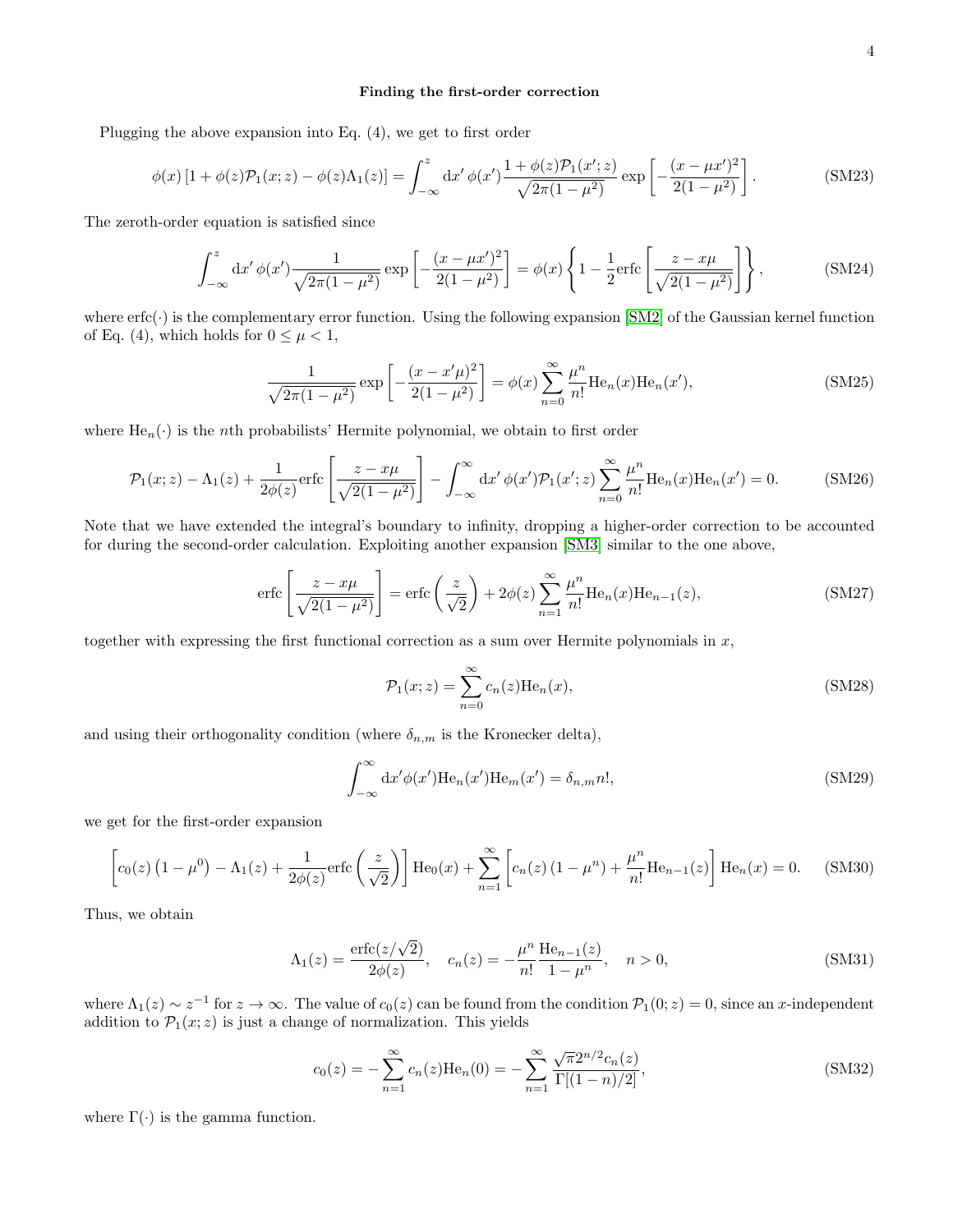#### Obtaining the second-order correction

Since we have an exact solution of the first-order equation, we can move on to the second order. We further expand Eq. (4) to second-order, obtaining

$$
\mathcal{P}_2(x;z) - \mathcal{P}_1(x;z)\Lambda_1(z) + \Lambda_2(z) + \frac{1}{\phi(z)} \int_z^\infty dx' \phi(x') \mathcal{P}_1(x';z) \sum_{n=0}^\infty \frac{\mu^n}{n!} \text{He}_n(x) \text{He}_n(x')
$$

$$
- \int_{-\infty}^\infty dx' \phi(x') \mathcal{P}_2(x';z) \sum_{n=0}^\infty \frac{\mu^n}{n!} \text{He}_n(x) \text{He}_n(x') = 0. \tag{SM33}
$$

The first integral term is the higher-order correction that was dropped in Eq. [\(SM26\)](#page-9-0). As done above, the boundary of the second integral term was extended to infinity (since the contribution from  $x' > z$  only enters the calculation of the third-order correction). Let us express  $\mathcal{P}_2(x; z)$  similarly to its first-order counterpart,

<span id="page-10-0"></span>
$$
\mathcal{P}_2(x;z) = \sum_{n=0}^{\infty} d_n(z) \text{He}_n(x).
$$
 (SM34)

Plugging this and Eq. [\(SM31\)](#page-9-1) into Eq. [\(SM33\)](#page-10-0) and rearranging, we get from the terms which multiply  $He_0(x)$  that

$$
\Lambda_2(z) = \sum_{n=1}^{\infty} \frac{\mu^n/n!}{1 - \mu^n} \phi_{n,0}(z) \text{He}_{n-1}(z),\tag{SM35}
$$

with [\[SM4\]](#page-18-0)

<span id="page-10-2"></span>
$$
\phi_{n,m}(z) \equiv \frac{1}{\phi(z)} \int_z^{\infty} dx \, \phi(x) \text{He}_n(x) \text{He}_m(x) = \sum_{l=0}^L l! \binom{n}{l} \binom{m}{l} \text{He}_{n+m-2l-1}(z) + \delta_{n,m} n! \frac{\text{erfc}(z/\sqrt{2})}{2\phi(z)},\tag{SM36}
$$

where  $L \equiv \min(n, m) - \delta_{n,m}$  and we used the standard convention that a summation from 0 to -1 vanishes. Taking  $m = 0$  and  $n \geq 1$ , we get  $\phi_{n,0}(z) = \text{He}_{n-1}(z)$ , hence

$$
\Lambda_2(z) = \sum_{n=1}^{\infty} \frac{\mu^n/n!}{1 - \mu^n} \text{He}_{n-1}^2(z),\tag{SM37}
$$

which, together with  $\Lambda_1(z)$  from Eq. [\(SM31\)](#page-9-1), yields Eq. (7) when plugged into Eq. [\(SM22\)](#page-8-3). Finally, using the identity

$$
\sum_{n=0}^{\infty} \frac{\nu^n}{n!} \text{He}_n^2(z) = \frac{1}{\sqrt{1-\nu^2}} \exp\left(\frac{z^2 \nu}{1+\nu}\right),\tag{SM38}
$$

which arises in the calculation of the density of states of the finite temperature quantum harmonic oscillator [\[SM5\]](#page-18-1), we find

$$
\Lambda_2(z) = \sum_{n=1}^{\infty} \int_0^{\mu^n} \frac{\mathrm{d}\nu}{\sqrt{1-\nu^2}} \exp\left(\frac{z^2 \nu}{1+\nu}\right) \underset{z \to \infty}{\sim} \frac{(1+\mu)^2}{\sqrt{1-\mu^2}} z^{-2} \exp\left(\frac{z^2 \mu}{1+\mu}\right). \tag{SM39}
$$

Together with the asymptotic behavior of  $\Lambda_1(z)$  at infinity, the top row of Eq. (8) is obtained.

## LANGEVIN PROCESSES WITH NON-LINEAR FORCES

Here we provide further details regarding the generalization of our findings to different Langevin equations. We start with generalizing Eq. (1),

<span id="page-10-1"></span>
$$
\frac{\mathrm{d}}{\mathrm{d}t}x(t) = -\frac{D}{K_{\mathrm{B}}\mathcal{T}}U'[x(t)] + \sqrt{2D}\eta(t),\tag{SM40}
$$

where  $U(x)$  is the potential, D is the diffusion coefficient,  $K_B$  is Boltzmann's constant, T is the temperature,  $\eta(t)$ is the same standard Gaussian white noise as defined above, and primes denote derivatives. Note that we take the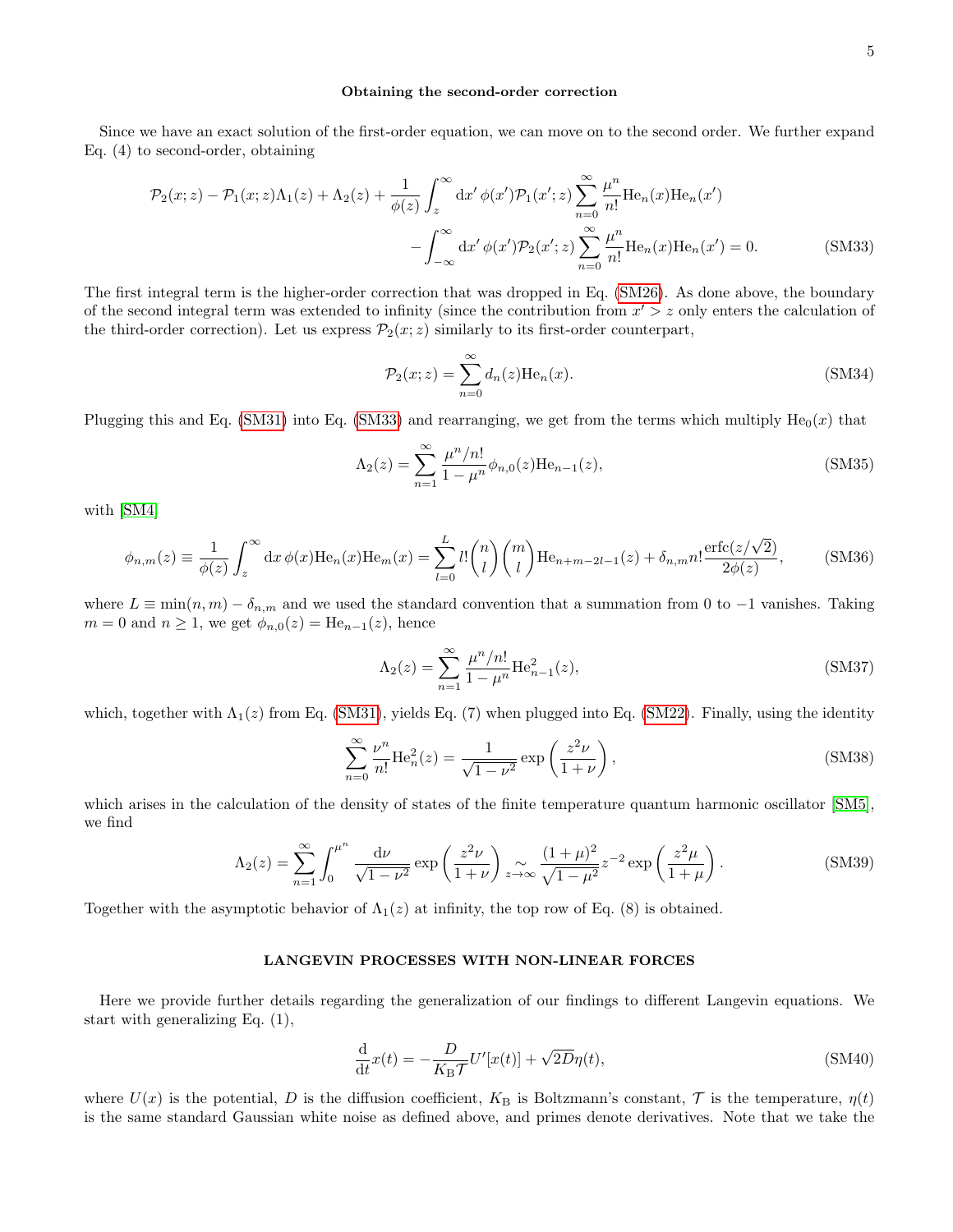$$
P_{\text{eq}}(x) = \frac{1}{Z} \exp\left[-\frac{U(x)}{K_{\text{B}}T}\right], \quad Z \equiv \int_{-\infty}^{\infty} \mathrm{d}x \exp\left[-\frac{U(x)}{K_{\text{B}}T}\right],\tag{SM41}
$$

where  $Z$  is the partition function. Therefore, the IID limit for the EV cumulative distribution function (CDF) is

<span id="page-11-0"></span>
$$
F_N^{\text{iid}}(z) \equiv \lim_{\Delta \to \infty} \text{Prob}\left(z_{\text{ds}} < z\right) = \left[\int_{-\infty}^z \mathrm{d}x \, P_{\text{eq}}(x)\right]^N. \tag{SM42}
$$

On the other hand, the CS limit is obtainable by the method described in Ref. [\[SM1\]](#page-17-0) for the Ornstein-Uhlenbeck (OU) process, which is in fact extremely general and goes beyond this specific model. The main idea is to solve the Fokker-Planck representation of Eq. [\(SM40\)](#page-10-1),

<span id="page-11-4"></span>
$$
\frac{\partial}{\partial t}p(x,t|z) = D\frac{\partial^2}{\partial x^2}p(x,t|z) + \frac{D}{K_B\mathcal{T}}\frac{\partial}{\partial x}\left[p(x,t|z)U'(x)\right],\tag{SM43}
$$

with an initial condition of  $p(x, 0|z) = \delta(x)$  and boundary conditions of  $p(-\infty, t|z) = p(z, t|z) = 0$ . Here, the notation  $p(x,t|z)$  denotes the probability for a particle described by  $x(t)$  to arrive at x on time t, while always staying below the value z. The EV CDF at the total measurement time  $T$  is then

$$
F_T^{\text{cs}}(z) \equiv \lim_{\Delta \to 0} \text{Prob}\left(z_{\text{ds}} < z\right) = \text{Prob}\left(z_{\text{cs}} < z\right) = \int_{-\infty}^z \mathrm{d}x \, p(x, T|z). \tag{SM44}
$$

Formally, one can write a solution via an eigenvalue expansion,

$$
p(x,t|z) = \sum_{\lambda} A_{\lambda}(z)e^{-D\lambda(z)t}p_{\lambda}(x;z),
$$
\n(SM45)

where  $\{\lambda(z)\}\$ are the eigenvalues and  $\{p_{\lambda}(x;z)\}\$ are the eigenfunctions, which obey

<span id="page-11-1"></span>
$$
\frac{\mathrm{d}^2}{\mathrm{d}x^2}p_\lambda(x;z) + \frac{\mathrm{d}}{\mathrm{d}x} \left[ p_\lambda(x;z) \frac{U'(x)}{K_{\mathrm{B}}\mathcal{T}} \right] + \lambda(z)p_\lambda(x;z) = 0,
$$
\n(SM46)

with boundary conditions of  $p_{\lambda}(-\infty;z) = p_{\lambda}(z;z) = 0$ . Let us denote as  $\lambda_*(z)$  and  $p_*(x;z)$  the smallest eigenvalue and its associated eigenfunction. Note that for  $z \to \infty$  we have  $\lambda_*(z) \to 0$ , which is to be expected since in this limit the boundary conditions of  $p_*(x; z)$  yield the equilibrium density  $P_{eq}(x)$ , associated with a zero eigenvalue. Thus, in the long measurement time limit  $t = T \to \infty$ , we can replace  $p_*(x; z)$  with  $P_{\text{eq}}(x)$  and set  $A_* = 1$  (due to the initial condition being normalized), which yields

<span id="page-11-3"></span>
$$
F_T^{\rm cs}(z) \sim \exp\left[-D\lambda_*(z)T\right],\tag{SM47}
$$

up to exponentially small corrections.

measure,

Below we consider three example cases, classified according to the large N limit of Eq. [\(SM42\)](#page-11-0). Our aim is to find the IID and CS representations of the EV distribution of the DS process for the three EV basins of attraction. Using these limiting functions, we verify the general nature of our study.

## The Gumbel class

The Gumbel class occurs when  $-\ln[P_{eq}(x)] \propto x^{\alpha}$  for  $x \to \infty$  and  $\alpha > 0$ . Accordingly, here we assume a potential with an asymptotic behavior of

<span id="page-11-2"></span>
$$
U(x) \propto |x|^{\alpha}, \quad \alpha > 0,
$$
\n(SM48)

for  $x \to \pm \infty$ . As mentioned in the main text, the DS EV distribution displays two different behaviors depending on the value of  $\alpha$ , and therefore, we split our derivation of the CS limit into two. Starting with  $\alpha > 1$ , we solve Eq. [\(SM46\)](#page-11-1) for  $x \in (-\infty, z]$  with boundary conditions of  $p_*(-\infty; z) = 0$  and  $p_*(z; z) = 0$ , from which  $\lambda_*(z)$  emerges. We do so by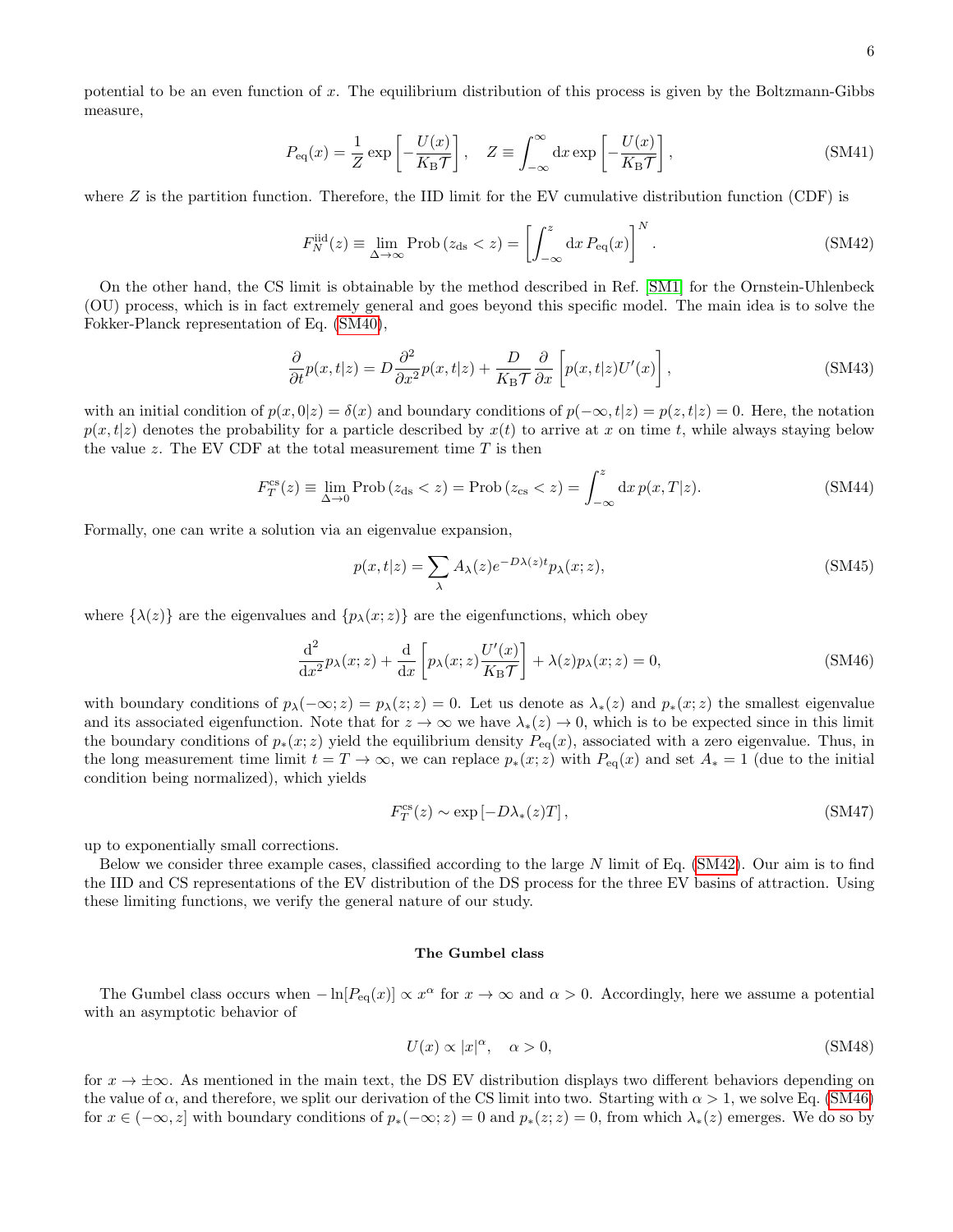using perturbation theory around  $\lambda_*(z) = 0$ , for which  $z \to \infty$  as mentioned above. Writing  $p_*(x) = p_0^*(x) + p_1^*(x; z)$ , Eq. [\(SM46\)](#page-11-1) reads for the zeroth order

$$
\frac{\mathrm{d}^2}{\mathrm{d}x^2}p_0^*(x) + \frac{\mathrm{d}}{\mathrm{d}x} \left[ p_0^*(x) \frac{U'(x)}{K_{\mathrm{B}}\mathcal{T}} \right] = 0,\tag{SM49}
$$

whose general solution is

$$
p_0^*(x) = C_1 y_1(x) + C_2 y_2(x)
$$
 (SM50)

where

$$
y_1(x) \equiv \exp\left[-\frac{U(x)}{K_{\rm B}\mathcal{T}}\right], \quad y_2(x) \equiv y_1(x) \int_0^x \mathrm{d}\xi \exp\left[\frac{U(\xi)}{K_{\rm B}\mathcal{T}}\right],\tag{SM51}
$$

with boundary conditions of  $p_0^*(-\infty) = p_0^*(\infty) = 0$ . Since  $y_2(x)$  decays algebraically when  $x \to \pm \infty$ , more precisely  $y_2(x) \propto |x|^{1-\alpha}$ , it needs to be discarded, as the solution should approach zero for  $x \to -\infty$  in an exponential manner. Therefore, we have

$$
p_0^*(x) = C_1 y_1(x) \tag{SM52}
$$

as the zero-order solution. For the first order, we obtain the inhomogeneous equation

<span id="page-12-0"></span>
$$
\frac{\mathrm{d}^2}{\mathrm{d}x^2}p_1^*(x;z) + \frac{\mathrm{d}}{\mathrm{d}x} \left[ p_1^*(x;z) \frac{U'(x)}{K_{\mathrm{B}}\mathcal{T}} \right] = -\lambda_*(z)p_0^*(x). \tag{SM53}
$$

By the method of variation of parameters, the general solution of Eq. [\(SM53\)](#page-12-0) is given by

<span id="page-12-1"></span>
$$
p_1^*(x; z) = C_1 \lambda_*(z) \left[ y_1(x) \int_{\xi_1}^x d\xi \, y_2(\xi) - y_2(x) \int_{\xi_2}^x d\xi \, y_1(\xi) \right],\tag{SM54}
$$

where  $\xi_1$  and  $\xi_2$  are arbitrary constants. As mentioned, the decay at  $x \to -\infty$  should be exponential, hence the coefficient of  $y_2(x)$  must vanish in this limit. Thus, we must choose  $\xi_2 = -\infty$ , which gives

$$
p_*(x; z) \simeq C_1 y_1(x) + C_1 \lambda_*(z) \left[ y_1(x) \int_{\xi_1}^x d\xi \, y_2(\xi) - y_2(x) \int_{-\infty}^x d\xi \, y_1(\xi) \right]. \tag{SM55}
$$

Setting this to zero at  $x = z$  yields

<span id="page-12-2"></span>
$$
\lambda_*(z) \simeq \frac{1}{Z} \left\{ \int_0^z dx \, \exp\left[\frac{U(x)}{K_{\rm B} \mathcal{T}}\right] \right\}^{-1},\tag{SM56}
$$

while further approximating this for  $z \to \infty$ , we find

$$
\lambda_*(z) \sim \frac{1}{Z} \frac{U'(z)}{K_{\rm B} \mathcal{T}} \exp\left[-\frac{U(z)}{K_{\rm B} \mathcal{T}}\right].
$$
\n(SM57)

Things are more complicated when the potential grows slower than linearly, i.e.  $0 < \alpha < 1$  in Eq. [\(SM48\)](#page-11-2), so that the force decays to zero for large x. Here, the spectrum of the Fokker-Planck equation on the semi-infinite domain  $-\infty < x \leq z$  is not discrete, and the eigenvalues go continuously to 0. Treating this case requires a very different approach, which is beyond the scope of this paper. However, if we use a reflective boundary condition at  $x = 0$ , solving the problem of  $x \in [0, z]$  instead, the spectrum is indeed discrete and we can proceed as before. Therefore, we now solve Eq. [\(SM46\)](#page-11-1) over the domain  $x \in [0, z]$ , where the boundary conditions are  $dp_*(x; z)/dx|_{x=0} = p_*(z; z) = 0$ . The zero-order has the same general solution, and its boundary conditions read  $p_0^*(0) = p_0^*(\infty) = 0$ . Since  $y_2'(0) = 1$ , we have the same solution for the zero-order. Hence, we obtain the same inhomogeneous equation for the first-order, solved via the method of variation of parameters to yield Eq. [\(SM54\)](#page-12-1). However, this time due to the boundary condition at 0 and given that  $y_2'(0) = 1$ , we must choose  $\xi_2 = 0$ , and we obtain an eigenvalue which is twice the magnitude of the  $\alpha > 1$  case, i.e.  $2\lambda_*(z)$ .

Note that for large  $z$ , the effective IID underlying CDF,

$$
1 - F^{\rm iid}(z) = \int_z^\infty dx \, P_{\rm eq}(x) \propto \frac{1}{U'(z)} \exp\left[-\frac{U(z)}{K_{\rm B} \mathcal{T}}\right],\tag{SM58}
$$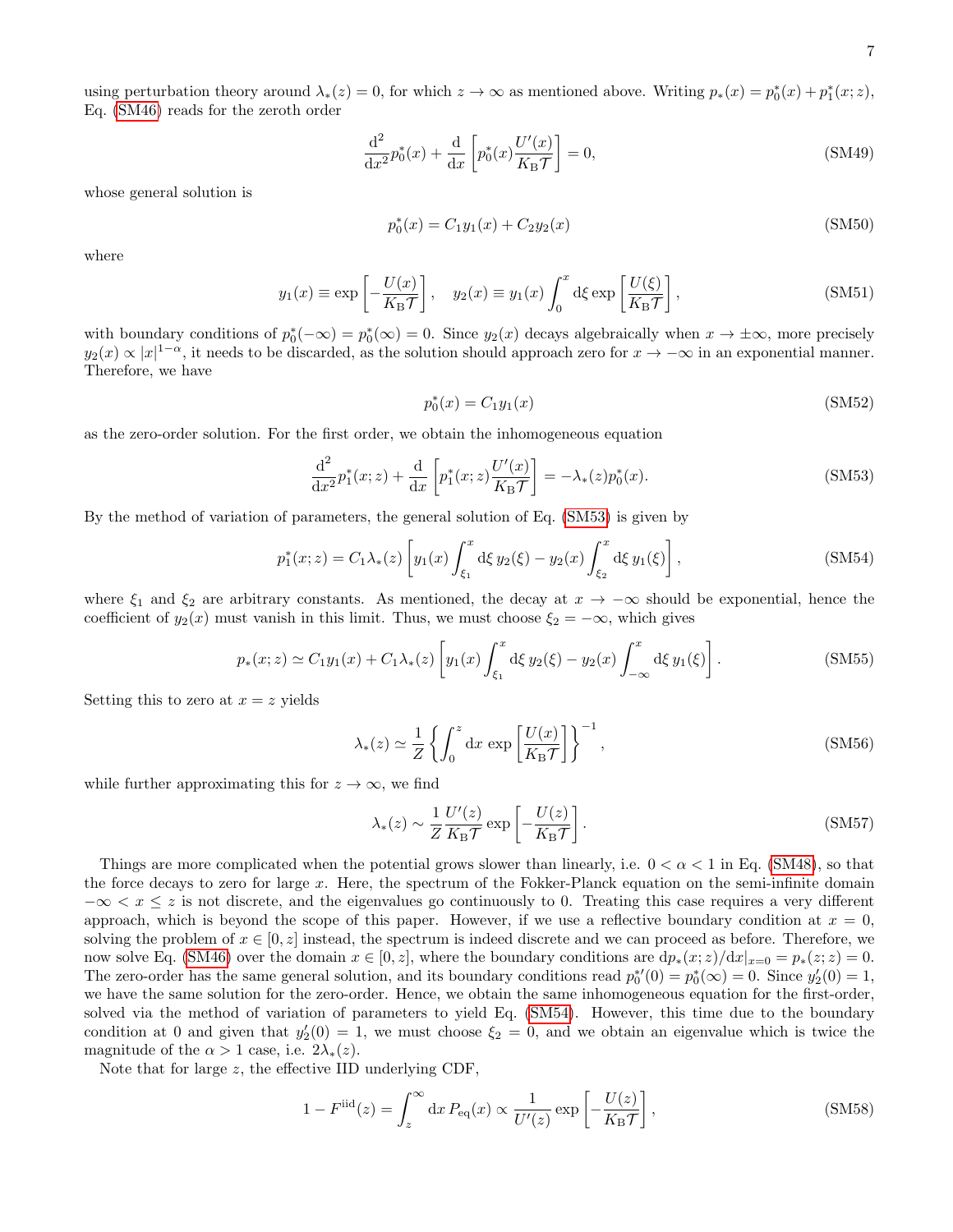

<span id="page-13-1"></span>FIG. SM5. (Color online) The Fréchet class: The mode  $z_0$  of a correlated stochastic process  $x(t)$ , evolving in time via the Langevin equation, Eq. [\(SM40\)](#page-10-1), with a potential given by Eq. [\(SM70\)](#page-14-0) with  $\beta = 2.5$ , for (a)  $\Delta = 20$  and (b)  $\Delta = 5$ , where we set  $D = a = 1$ . Seen are stochastic simulations of the Langevin equation (brown disks), the IID limit given by solving Eq. [\(SM63\)](#page-14-1) (dashed blue line), and the CS limit given by Eq. [\(SM69\)](#page-14-2) (short-dashed red line). The CS limit dominates the DS EV distribution for large measurement times due to the force diminishing at  $x \to \infty$ , while for smaller Ts the IID limit prevails. Each mode was calculated by maximizing a 10th-order polynomial fitted to a PDF constructed out of 10<sup>5</sup> EVs whose initial conditions are  $x = 0$ , obtained using the Euler–Maruyama method with an underlying time increment of 0.01 and a reflective boundary condition at  $x = 0$ .

differs from the CS effective CDF,

$$
1 - Fcs(z) \propto \lambda_*(z) \propto U'(z) \exp\left[-\frac{U(z)}{K_{\rm B}T}\right],
$$
 (SM59)

by a prefactor  $\propto [U'(z)]^2$ , proportional to  $z^{2\alpha-2}$  as  $z \to \infty$ . Thus, for  $0 < \alpha < 1$ , the latter PDF decays faster than the former, which means that the average EV in the IID picture is larger than the CS one for large T. As  $z_{ds} \leq z_{cs}$  dictates that  $\langle z_{ds} \rangle \leq \langle z_{cs} \rangle$ , one must infer that for forces which vanish at large distance, the asymptotic behavior at large-z is bounded from above by the CS limit, and hence it cannot approach the IID limit, in contradistinction to what happens for diverging forces, e.g. the OU model. For the case of  $\alpha = 1$ , namely an asymptotically linear potential, the  $z^{2\alpha-2}$  prefactor is absent. In this case, both the effective IID EV distribution and its CS limit counterpart are asymptotically purely exponential. This linear potential case was discovered to be marginal also for other problems which are not related to DS, see for example Ref. [\[SM6\]](#page-18-2), where the authors find a freezing transition in the long-time decay rate of the first-passage distribution of a particle whose trajectory is controlled by Eq. [\(SM40\)](#page-10-1). Lastly, we stress that due to the exponential-like decay of the IID underlying CDF and of the CS effective CDF, both limits belong to the Gumbel class for any  $\alpha > 0$ , hence the associated DS processes are probably of an identical nature.

The above results are demonstrated in Fig. 4, where we assumed the following shape for the potential,

$$
U(x) = \frac{1}{\alpha} (1 + x^2)^{\alpha/2}
$$
\n(SM60)

with  $D = K_B \mathcal{T} = 1$ , which has the same asymptotics as Eq. [\(SM48\)](#page-11-2). The IID curves were computed from Eq. [\(SM42\)](#page-11-0), while the CS curves from Eq. [\(SM47\)](#page-11-3), with  $\lambda_*(z)$  given by Eq. [\(SM56\)](#page-12-2). For the OU model of  $\alpha = 2$  we used the exact solution for  $\lambda_*(z)$ , given using the parabolic cylinder function just above Eq. (5) in the main text. When  $\alpha < 1$ , we accounted for the reflection at  $x = 0$  by replacing  $Z \to Z/2$  in the IID and CS formulas, Eqs. [\(SM42\)](#page-11-0) and [\(SM56\)](#page-12-2), respectively.

#### The Fréchet class

The Fréchet class occurs when  $P_{eq}(x) \propto x^{-\beta}$  for  $x \to \infty$  and  $\beta > 1$ . We assume the following large-|x| behavior for the potential,

<span id="page-13-0"></span>
$$
U(x) \sim U_{\infty} \ln(|x|/a), \quad U_{\infty} > 0, \quad a > 0,
$$
\n(SM61)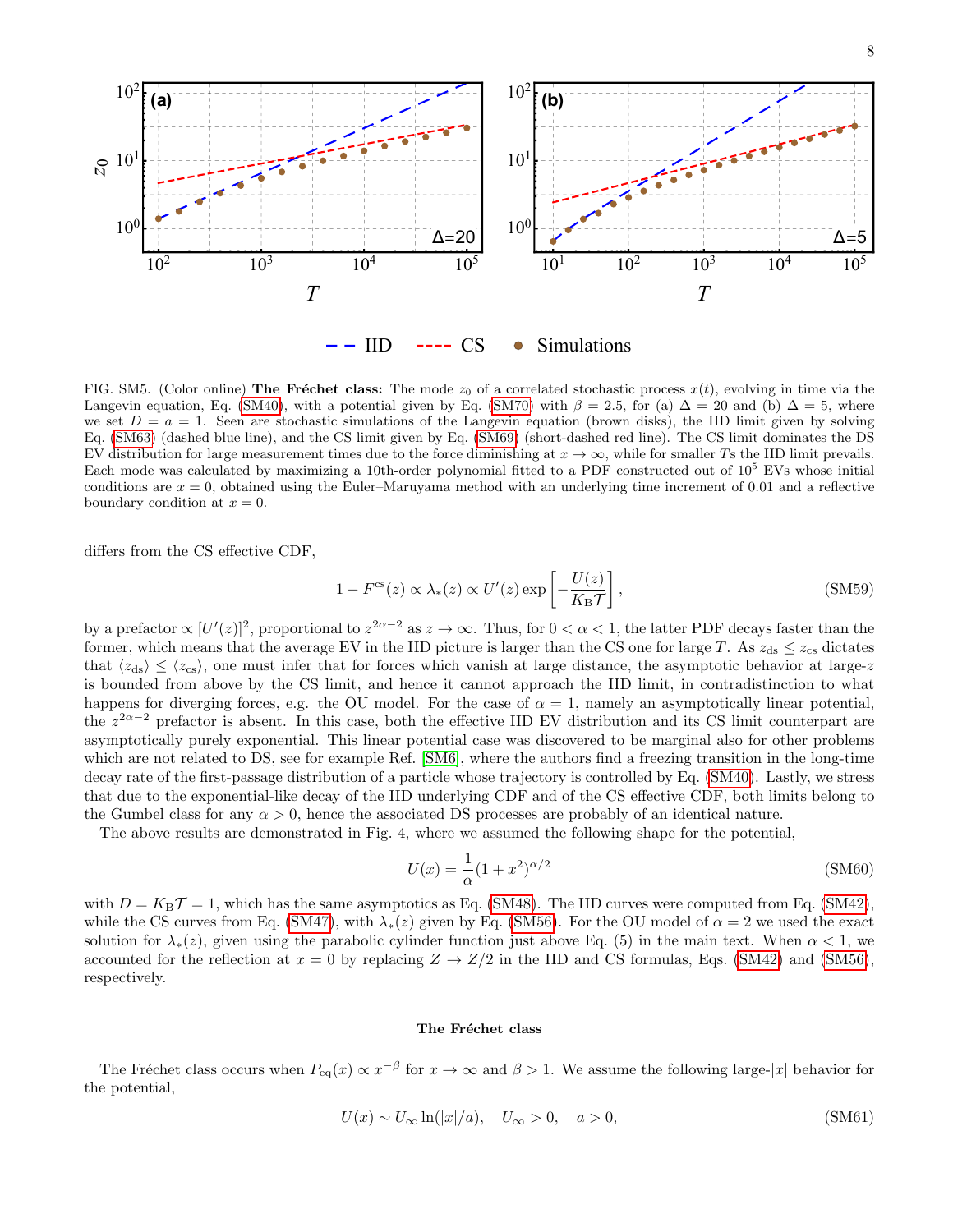where  $\beta \equiv U_{\infty}/(K_{\rm B}\mathcal{T}) > 1$ , such that for large enough z we have for the EV IID limit,

$$
F_N^{\text{iid}}(z) \simeq \left[1 - \frac{1}{Z} \int_z^\infty dx \left(\frac{a}{x}\right)^\beta\right]^N = \left[1 - \frac{a^\beta z^{1-\beta}}{(\beta - 1)Z}\right]^N. \tag{SM62}
$$

Note that depending on  $\beta$ , the mean is not always well-defined. Hence, here we use the mode  $z_0$  of the EV PDF as an observable. For single maximum PDFs, it is defined as

<span id="page-14-1"></span>
$$
\frac{\mathrm{d}}{\mathrm{d}z}\mathrm{PDF}(z)\bigg|_{z=z_0} = 0.\tag{SM63}
$$

Thus, when  $N$  is large we obtain the EV mode in the IID limit,

$$
z_0^{\text{iid}}(N) \simeq a \left[ \frac{a}{Z} \frac{N(\beta - 1) + 1}{\beta(\beta - 1)} \right]^{1/(\beta - 1)}.
$$
\n(SM64)

We now move to the CS limit. In Ref. [\[73\]](#page-5-10), the authors presented an approximation to  $p_{\lambda}(x; z)$  with  $z \to \infty$  for a potential behaving as Eq. [\(SM61\)](#page-13-0). By moving to the Schrödinger representation,

$$
\psi_k(x; z) \equiv \frac{p_\lambda(x; z)}{\sqrt{P_{\text{eq}}(x)}}, \quad k \equiv \sqrt{\lambda}, \tag{SM65}
$$

they found that in the large- $x$  regime, up to a normalization constant

$$
\psi_k(x; z \to \infty) \simeq \sqrt{\frac{x}{a}} \left[ -\Gamma(\nu) \frac{Z}{a} \left( \frac{ka}{2} \right)^{2-\nu} J_{\nu}(kx) + \Gamma(1-\nu) \left( \frac{ka}{2} \right)^{\nu} J_{-\nu}(kx) \right], \quad \nu \equiv \frac{\beta+1}{2}, \tag{SM66}
$$

where  $J_{\cdot}(\cdot)$  is Bessel's function of the first kind, see Eqs. (38), (40), and (50) of Ref. [\[SM7\]](#page-18-3). To obtain the solution for a finite z, here we need to change the upper boundary condition from  $x = \infty$  to  $x = z$ . This can be done simply by demanding that  $\psi_k(z; z \to \infty) = 0$  for a certain  $k_*(z)$ . Using the small argument expansion of the Bessel function,  $J_{\nu}(\xi) \sim (\xi/2)^{\nu}/\Gamma(\nu+1)$ , we obtain

$$
\lambda_*(z) = k_*^2(z) \simeq \frac{4\nu}{a^2} \frac{a}{Z} \left(\frac{a}{z}\right)^{2\nu}.
$$
\n(SM67)

Plugging this into Eq. [\(SM47\)](#page-11-3) yields the CS EV CDF, which for large z behaves as

$$
F_T^{\rm cs}(z) \simeq \left[1 - 2(\beta + 1)\frac{a}{Z} \left(\frac{a}{z}\right)^{\beta + 1}\right]^{DT/a^2},\tag{SM68}
$$

from which the mode is found for large  $T$ ,

<span id="page-14-2"></span>
$$
z_0^{\text{cs}}(T) \simeq a \left[ \frac{(1+\beta)^2}{1+\beta/2} \frac{DT}{aZ} \right]^{1/(\beta+1)}.
$$
\n(SM69)

Note that the derivation presented in Ref. [\[SM7\]](#page-18-3) assumes an even wave function for the perturbative solution of the small-x inner region. Consequently, the above expressions are valid when a reflective boundary condition at the origin is assumed, i.e.  $0 \le x \le z$ , as with the  $0 < \alpha < 1$  case of the Gumbel domain. A semi-infinite case of  $x \in (-\infty, z]$  can be treated by generalizing the results obtained in Ref. [\[SM7\]](#page-18-3) for the solution of  $\psi_k(x; z \to \infty)$  in the small-x regime for a general parity wave function, which is again beyond the scope of this paper. Also, we see that the IID underlying CDF,  $1 - F^{\text{iid}}(z) \propto z^{-\beta+1}$ , differs from the CS effective CDF,  $1 - F^{\text{cs}}(z) \propto z^{-\beta-1}$ , by a prefactor  $\propto z^{-2}$ . Thus, for any  $\beta > 1$ , the latter PDF decays faster than the former, and by the same argument made for processes that belong to the Gumbel class with  $0 < \alpha < 1$ , one infers that DS processes which belong to the Fréchet class cannot converge to their respective IID limits when T becomes large, in contradistinction to processes which belong to the Gumbel class with  $\alpha > 1$ , or to processes attracted to the Weibull class (for the latter, see below). One can also see that both the IID and CS limits above lie in the Fréchet domain, as the respective CDFs decay as a power-law.

We put these predictions to a test using the potential

<span id="page-14-0"></span>
$$
U(x) = \frac{\beta}{2} \ln \left( 1 + x^2 \right),\tag{SM70}
$$

which for large x behaves as Eq. [\(SM61\)](#page-13-0) with  $a = 1$ . Setting  $\beta = 2.5$  and  $D = 1$ , we find that for large Ts the CS limit dominates the EV distribution, whereas for smaller Ts the IID picture wins, as depicted in Fig. [SM5.](#page-13-1) We accounted for the reflection at  $x = 0$  by setting  $Z \rightarrow Z/2$  in the IID expression.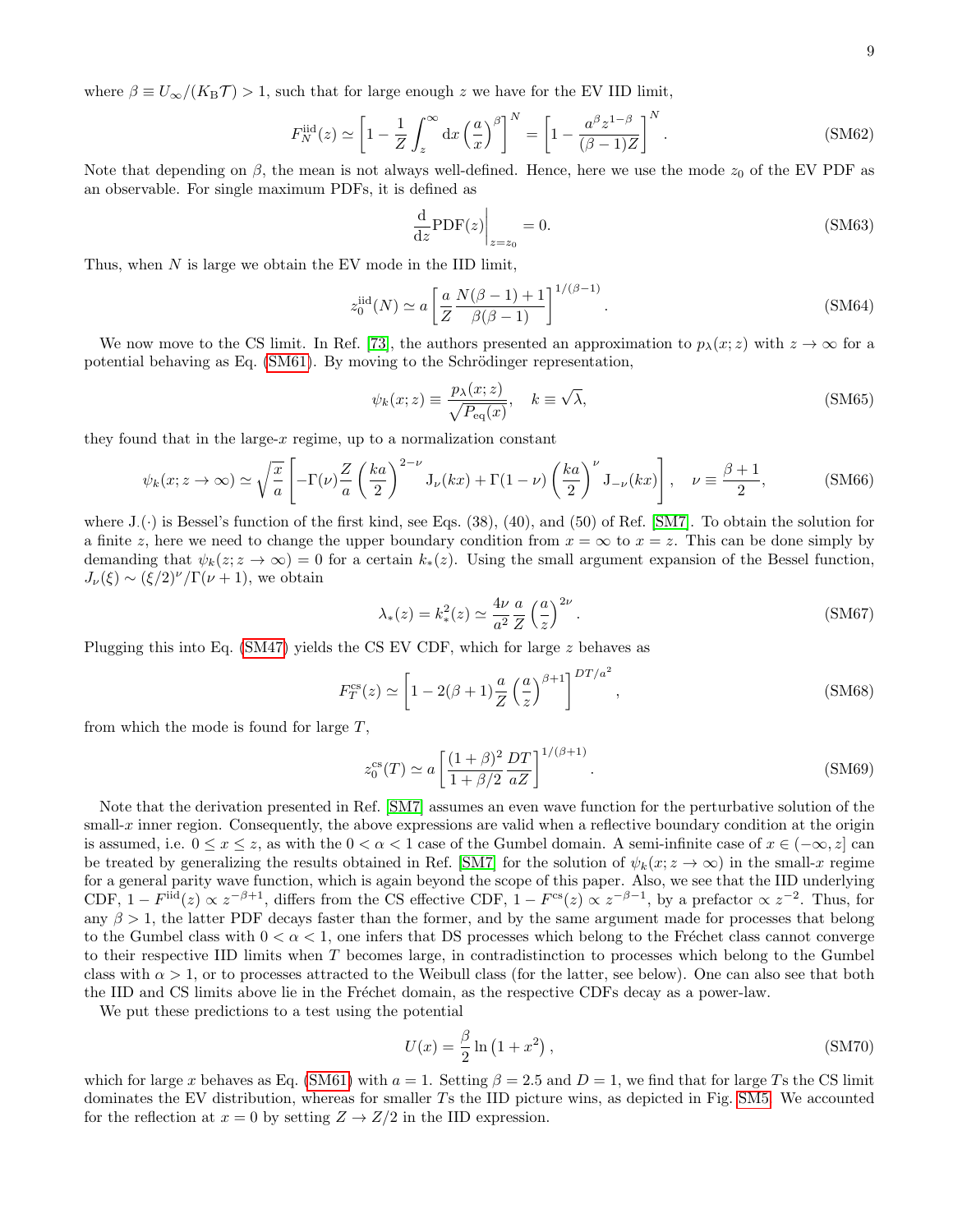

<span id="page-15-2"></span>FIG. SM6. (Color online) The Weibull class: The observable  $1 - \langle \zeta \rangle$  of a correlated stochastic process  $x(t)$ , evolving in time via the Langevin equation, Eq. [\(SM40\)](#page-10-1), with a potential given by Eq. [\(SM71\)](#page-15-0), where  $\gamma = 2.5$  and  $\Delta_s \equiv D\Delta/L^2 = 10^{-3}$ . Seen are stochastic simulations of the Langevin equation (brown disks), the IID limit given by Eq. [\(SM75\)](#page-15-1) (dashed blue line), the long-time asymptotics of the CS limit given by Eq. [\(SM84\)](#page-17-3) (short-dashed red curve), and the exact CS limit obtained by numerically solving the time-dependent Fokker-Planck equation, Eq. [\(SM43\)](#page-11-4) (hollow red squares). A clear transition from the CS limit to the IID prediction can be observed when the overall scaled measurement time  $T_s \equiv DT/L^2$  is increased. Each mean is made of  $10^4$  maxima, whose initial conditions are  $x = 0$ , obtained using the Euler–Maruyama method with a varying underlying time increment with a maximal magnitude of  $10^{-5}$ , and a reflective boundary condition at  $x = 0$ .

## The Weibull class

The Weibull class occurs when there is a finite upper bound L on the interval in which the particle is allowed to travel and  $P_{eq}(x)$  decays slowly enough for  $x \to L$ . As the particle's movement is bounded, its maximum value cannot exceed L, hence it proves useful to study the value  $L - \langle z \rangle$ . Here, we consider the following example case,

<span id="page-15-0"></span>
$$
U(x) = \begin{cases} U_0 \ln\left(\frac{L}{L-x}\right) & 0 \le x \le L \\ \infty & \text{otherwise} \end{cases}
$$
 (SM71)

such that  $L > 0$  and  $\gamma \equiv 1 + U_0/(K_{\rm B}T) > 0$ . Note that  $\gamma = 1$  corresponds to  $U_0 = 0$ , i.e. to a particle diffusing in a box, which is solved below. For now, let us write down the IID equilibrium measure,

$$
P_{\text{eq}}(x) = \frac{\gamma}{L} \left( 1 - \frac{x}{L} \right)^{\gamma - 1},\tag{SM72}
$$

which can be rescaled as  $Q_{eq}(\chi) d\chi \equiv P_{eq}(x) dx$  with  $x = L\chi$ , such that L vanishes from the expressions,

$$
Q_{\text{eq}}(\chi) = \gamma (1 - \chi)^{\gamma - 1}, \quad F^{\text{iid}}(\chi) = 1 - (1 - \chi)^{\gamma}.
$$
 (SM73)

The IID limit of the DS EV CDF is thus,

$$
F_N^{\text{iid}}(\zeta) = [1 - (1 - \zeta)^{\gamma}]^N ,\tag{SM74}
$$

where  $\zeta \equiv z/L$ , which yields

<span id="page-15-1"></span>
$$
1 - \langle \zeta \rangle_{\text{iid}} = 1 - \int_0^1 \mathrm{d}\zeta \left[ \frac{\mathrm{d}}{\mathrm{d}\zeta} F_N^{\text{iid}}(\zeta) \right] \zeta = \frac{\Gamma(1 + 1/\gamma)\Gamma(1 + N)}{\Gamma(1 + 1/\gamma + N)} \sim \Gamma\left(1 + \frac{1}{\gamma}\right) N^{-1/\gamma} = \Gamma\left(1 + \frac{1}{\gamma}\right) \left(\frac{\Delta}{T}\right)^{1/\gamma}, \quad \text{(SM75)}
$$

namely a power-law decay for large T with an exponent of  $1/\gamma$ .

Similarly to the Gumbel case with  $\alpha > 1$ , the CS prediction is entirely off for large measurement times, starting from a power-law decay of a different exponent for  $\gamma > 2$ , and ending with an exponential-like decay when  $0 < \gamma < 2$ . To compute this behavior, we rewrite the rescaled Fokker-Planck eigenvalue equation, based of Eq. [\(SM46\)](#page-11-1),

$$
\frac{\mathrm{d}^2}{\mathrm{d}\chi^2} q_\kappa(\chi;\zeta) + \frac{\mathrm{d}}{\mathrm{d}\chi} \left[ q_\kappa(\chi;\zeta) \frac{\gamma - 1}{1 - \chi} \right] + \kappa^2(z) q_\kappa(\chi;\zeta) = 0, \tag{SM76}
$$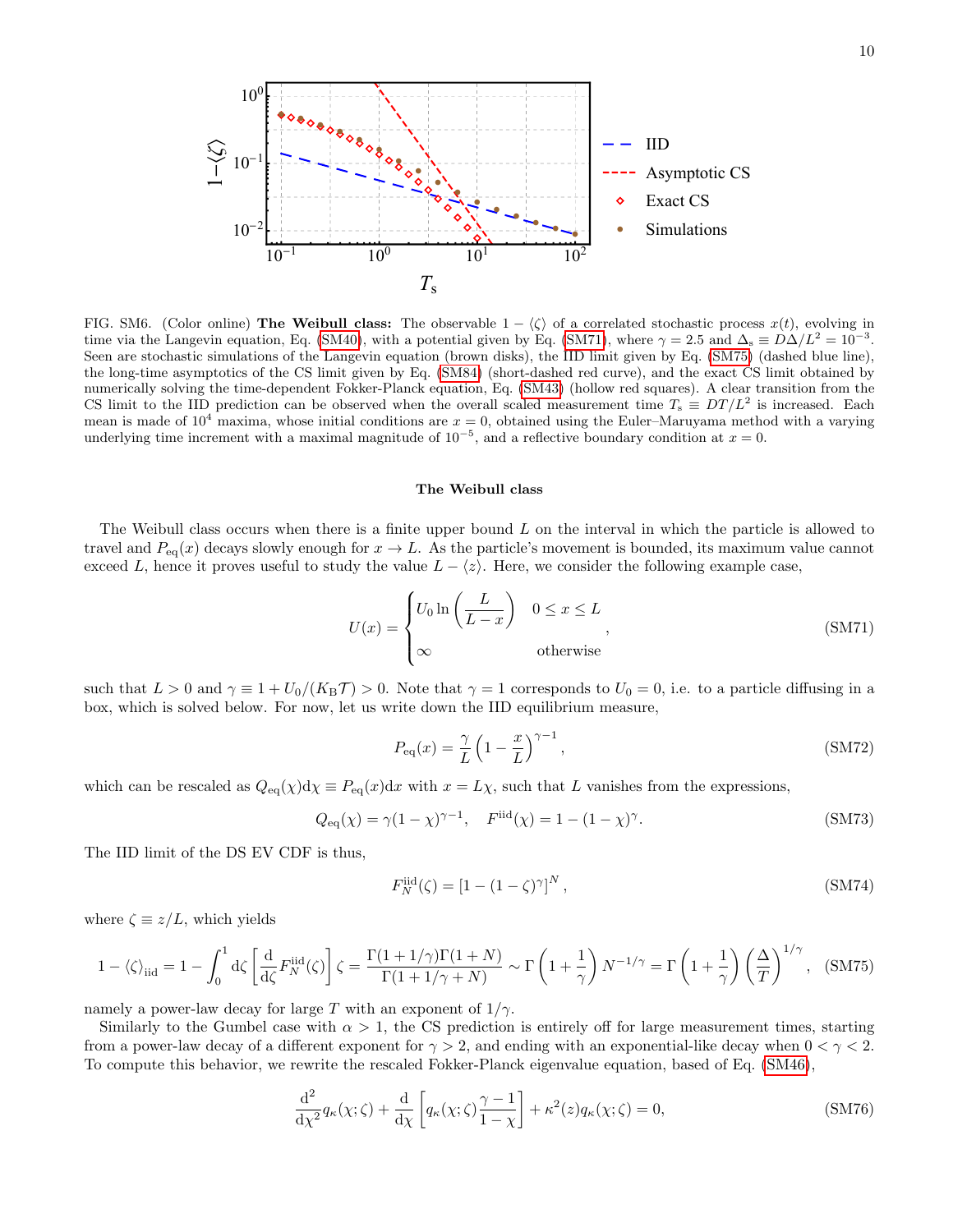

<span id="page-16-1"></span>FIG. SM7. (Color online) Particle diffusing in a box: The observable  $1-\langle \zeta \rangle$  of a particle confined to [0, 1] and controlled by the Langevin equation, Eq. [\(SM40\)](#page-10-1), with a potential given by Eq. [\(SM71\)](#page-15-0) where  $\gamma = 1$ , for (a)  $\Delta_s \equiv D\Delta/L^2 = 10^{-2}$  and (b)  $\Delta_s = 10^{-5}$ . Seen are stochastic simulations of the Langevin equation (brown disks), the IID limit given by Eq. [\(SM75\)](#page-15-1) (dashed blue line), and the CS limit given by Eqs. [\(SM86\)](#page-17-4) and [\(SM88\)](#page-17-5) (short-dashed red curve). A clear transition from the CS limit to the IID limit can be observed when the overall scaled measurement time  $T_s \equiv DT/L^2$  is increased. When decreasing  $\Delta_s$ , the transition occurs at a larger  $T_s$ . Each mean is made of  $10^4$  maxima whose initial conditions are  $x = 0$ , obtained using the Euler–Maruyama method with an underlying time increment of  $10^{-6}$  and reflective boundary conditions at  $x = 0$  and  $x = 1$ .

with  $\kappa = L$ √  $\lambda$  and  $q_{\kappa}(\chi;\zeta)d\chi = p_k(x;z)dx$ . This equation can be solved using the Bessel functions similarly to the Fréchet example above, yielding the general solution

$$
q_{\kappa}(\chi;\zeta) = [\kappa(1-\chi)]^{\gamma/2} \left\{ A \mathbf{J}_{\epsilon}[\kappa(1-\chi)] + B \mathbf{J}_{-\epsilon}[\kappa(1-\chi)] \right\}, \quad \epsilon \equiv \frac{\gamma-2}{2}.
$$
 (SM77)

The boundary conditions which we impose are reflection at  $\chi = 0$ , which determines B in terms of A, and absorption at  $\chi = \zeta$ , which yields  $\kappa(\zeta)$ , namely

$$
\frac{\mathrm{d}}{\mathrm{d}\chi} q_{\kappa}(\chi;\zeta)\Big|_{\chi=0} + (\gamma - 1)q_{\kappa}(0;\zeta) = 0, \quad q_{\kappa}(\zeta;\zeta) = 0. \tag{SM78}
$$

These conditions give

$$
B = \frac{A \mathcal{J}_{\epsilon+1}(\kappa)}{\mathcal{J}_{-\epsilon-1}(\kappa)},\tag{SM79}
$$

and

$$
J_{-\epsilon-1}(\kappa)J_{\epsilon}[\kappa(1-\zeta)] + J_{\epsilon+1}(\kappa)J_{-\epsilon}[\kappa(1-\zeta)] = 0,
$$
\n(SM80)

where the latter can be expanded for  $\zeta \to 1$ ,

<span id="page-16-0"></span>
$$
\Gamma(\epsilon+1)J_{\epsilon+1}(\kappa) + \left[\frac{\kappa(1-\zeta)}{2}\right]^{\gamma-2} \Gamma(1-\epsilon)J_{-\epsilon-1}(\kappa) = 0.
$$
 (SM81)

Therefore, we see that one needs to separately consider two cases, as mentioned. For  $\gamma > 2$ , the smallest root of Eq. [\(SM81\)](#page-16-0) is obtained for small  $\kappa$ , and thus by expanding we find

$$
\kappa_*^2(\zeta) \simeq \gamma(\gamma - 2)(1 - \zeta)^{\gamma - 2},\tag{SM82}
$$

which decay to 0 when  $\zeta \to 1$ . This gives for the CS limit of the DS EV CDF

$$
F_T^{\rm cs}(\zeta) \sim \exp\left[-\gamma(\gamma - 2)(1 - \zeta)^{\gamma - 2}T_{\rm s}\right] \simeq \left[1 - \gamma(\gamma - 2)(1 - \zeta)^{\gamma - 2}\right]^{T_{\rm s}},\tag{SM83}
$$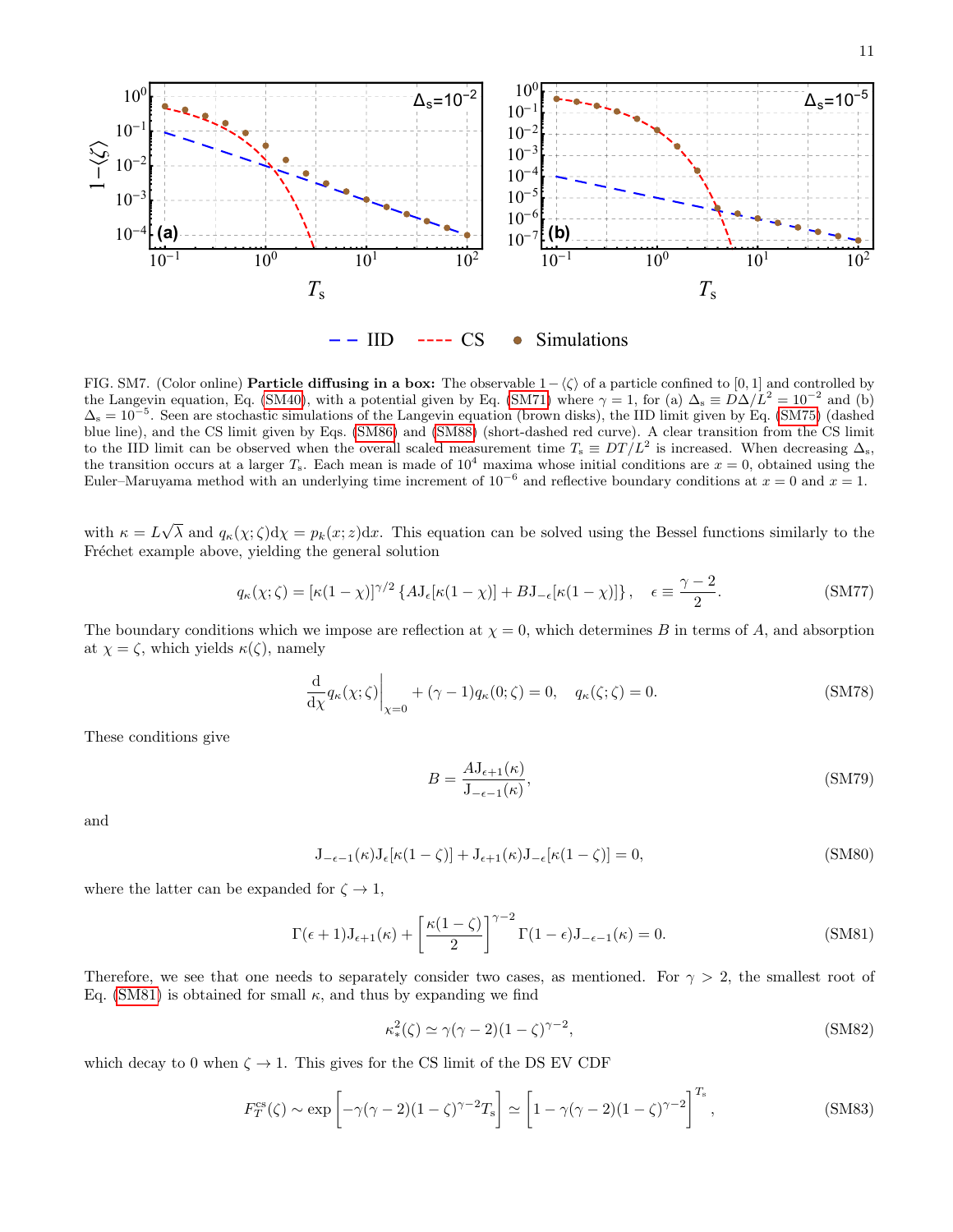where  $T_s \equiv DT/L^2$ , and the subscript "s" stands for "scaled". This yields

<span id="page-17-3"></span>
$$
1 - \langle \zeta \rangle_{\rm cs} \simeq \Gamma \left( \frac{\gamma - 1}{\gamma - 2} \right) \left[ \gamma (\gamma - 2) T_{\rm s} \right]^{-1/(\gamma - 2)}, \tag{SM84}
$$

namely a different power-law decay with an exponent of  $1/(\gamma - 2)$ . On the other hand, taking  $0 < \gamma < 2$ , we see that the second term of Eq. [\(SM81\)](#page-16-0) diverges when  $\zeta \to 1$ . Hence, the smallest root is found roughly as the first solution of  $J_{-\epsilon-1}(\kappa) = 0$ . This is a positive number independent of  $\zeta$ , which means that the decay of  $1 - \langle \zeta \rangle_{\text{cs}}$  is exponential-like for  $0 < \gamma < 2$ .

To illustrate these results, we first set  $\gamma = 2.5$  in Fig. [SM6.](#page-15-2) Plotting  $1 - \langle \zeta \rangle$  versus the overall scaled measurement time  $T_s$ , we see that even if one takes a small sampling time of  $\Delta_s \equiv D\Delta/L^2 = 10^{-3}$ , the CS limit fails for large  $T_s$ , and the IID RVs limit takes control of the EVs, with an underlying distribution which is the equilibrium measure. For the other regime, we set  $\gamma = 1$ , giving the example of a particle diffusing in a box, as mentioned. Using Eq. [\(SM75\)](#page-15-1), the IID prediction for our observable display a power-law decay of  $1/T_s$  for large  $T_s$ . Alternatively, the CS limit is obtained by solving the time-dependent Fokker-Planck equation, Eq. [\(SM43\)](#page-11-4), with a left boundary condition of  $dq(\chi, t_s|\zeta)/d\chi|_{\chi=0} = 0$ , where  $t_s \equiv Dt/L^2$  is the rescaled time. This gives

$$
q(\chi, t_s|\zeta) = \sum_{m=0}^{\infty} \frac{2}{\zeta} \cos\left[ (1+2m)\frac{\pi\chi}{2\zeta} \right] \exp\left[ -(1+2m)^2 \frac{\pi^2 t_s}{4\zeta^2} \right],
$$
 (SM85)

and so

<span id="page-17-4"></span>
$$
F_{T_s}^{\text{cs}}(\zeta) = \int_0^{\zeta} \mathrm{d}\chi \, q(\chi, T_s | \zeta) = \sum_{m=0}^{\infty} \frac{4/\pi}{1+2m} \exp\left[ -(1+2m)^2 \frac{\pi^2 T_s}{4\zeta^2} \right]. \tag{SM86}
$$

Surprisingly, this representation for the EV CDF in the CS limit is incomplete, since in the truly continuous case, the (rescaled) upper bound on the particle's movement means that from a certain time and onward, the EV of any realization of the process becomes equal to 1. This suggests that there is a  $\delta(\zeta - 1)$  contribution to the EV PDF with a time-dependent weight. This is further evidenced by noting that  $F_{T_s}^{\text{cs}}(1) < 1$  for  $T_s$  large enough, i.e. this distribution is not normalized. Incorporating this observation into the calculation is relatively straightforward. We simply write

$$
\frac{\mathrm{d}}{\mathrm{d}\zeta}F_{T_{\mathrm{s}}}^{\mathrm{cs,true}}(\zeta) = \frac{\mathrm{d}}{\mathrm{d}\zeta}F_{T_{\mathrm{s}}}^{\mathrm{cs}}(\zeta) + \left[1 - F_{T_{\mathrm{s}}}^{\mathrm{cs}}(1)\right]\delta(\zeta - 1),\tag{SM87}
$$

which is indeed normalized to unity. Our observable in the CS limit is then

<span id="page-17-5"></span>
$$
1 - \langle \zeta \rangle_{\rm cs} = 1 - \int_0^1 d\zeta \left[ \frac{d}{d\zeta} F_{T_s}^{\rm cs, true}(\zeta) \right] \zeta = \int_0^1 d\zeta F_{T_s}^{\rm cs}(\zeta). \tag{SM88}
$$

In the  $T_s \to \infty$  limit, we find

$$
1 - \langle \zeta \rangle_{\rm cs} \sim \frac{8}{\pi^3 T_{\rm s}} \exp\left(-\frac{\pi^2}{4} T_{\rm s}\right),\tag{SM89}
$$

namely an exponential decay for large  $T_s$ . Note that the first solution of  $J_{-1/2}(\kappa_*)=0$  is exactly the effective  $\kappa_* = \pi/2$ above. Figure [SM7](#page-16-1) shows  $1 - \langle \zeta \rangle$  versus the scaled overall measurement time  $T_s$  for a particle diffusing in a box. It is clear that the CS limit fails for large  $T_s$ , while the IID limit works excellently. This marks a qualitative difference between a DS with any finite  $\Delta_s$  to the CS limit of  $\Delta_s = 0$ , also for this example of particles in a box. Moreover, the required addition of the delta function suggests that the Weibull universality class is no longer an attractor for the continuous process, even though the IID limit does belong there. This change in the basin of attraction has interesting consequences, and is a worthy subject for a future research.

<span id="page-17-0"></span><sup>[</sup>SM1] S. N. Majumdar, A. Pal, and G. Schehr, *Phys. Rep.* **840**, 1 (2020).

<span id="page-17-1"></span><sup>[</sup>SM1] S. N. Majumdar, A. Pal, and G. Schehr, *Phys. Rep.* **840**, 1 (2020).<br>[SM2] See the identity at functions.wolfram.com/05.01.23.0013.01 with  $z = x/\sqrt{2}$ ,  $z_1 = x'/\sqrt{2}$ , and  $w = \mu/2$ .

<span id="page-17-2"></span><sup>[</sup>SM3] One can prove Eq. [\(SM27\)](#page-9-2) by differentiating it with respect to  $\mu$ , and using  $\text{He}_n(x) = x\text{He}_{n-1}(x) - \text{He}_{n-1}'(x)$  together with Eq. [\(SM25\)](#page-9-3) to show that the resulted expression holds. Verifying that Eq. [\(SM27\)](#page-9-2) is satisfied for  $\mu = 0$  concludes the proof.